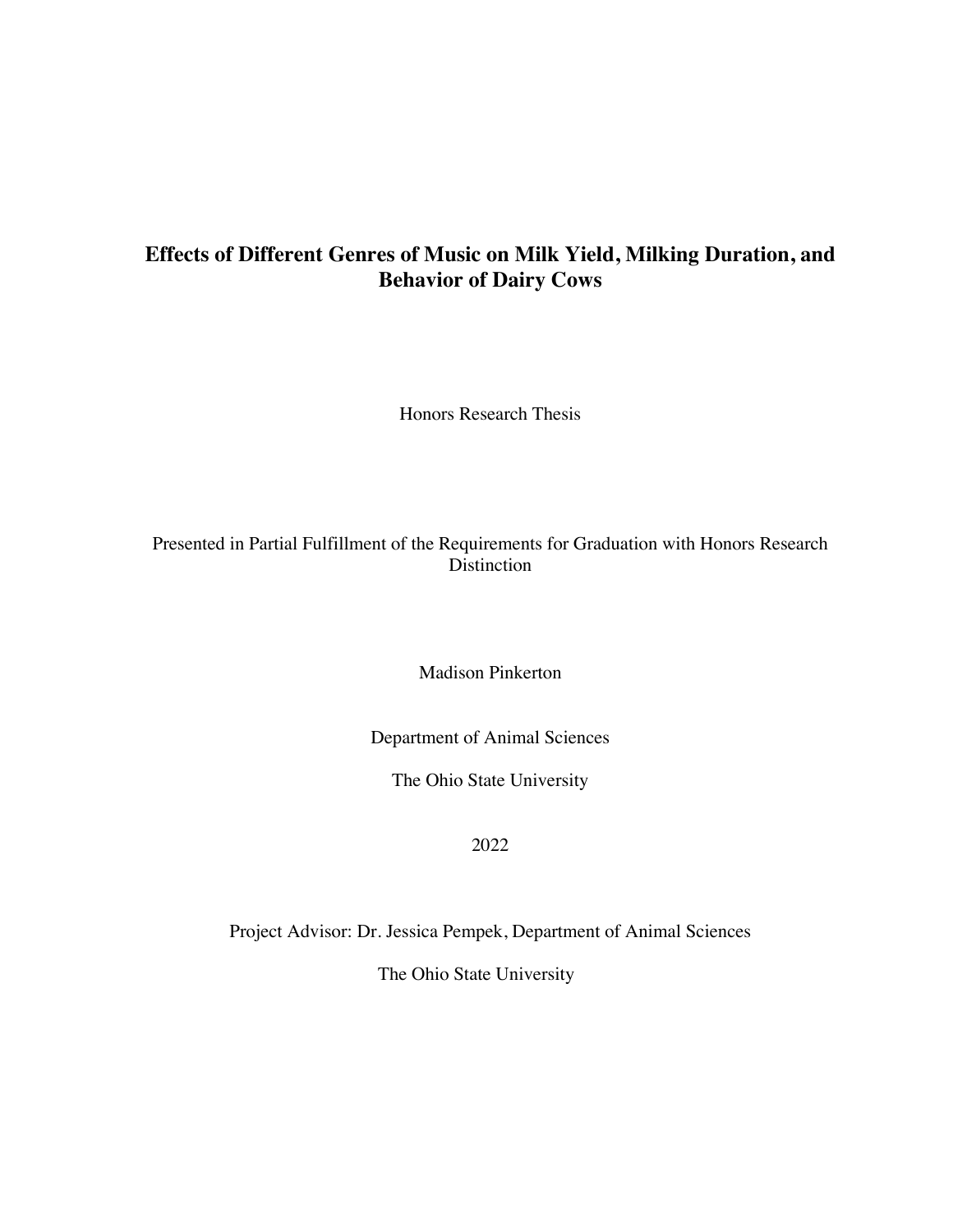# **TABLE OF CONTENTS**

# **List of Figures**

**Figure 1.** Effect of Different Music Genres Played During Milking on Milk Yield (kg)…….....26

# **List of Tables**

| <b>Table 2.</b> Scoring and Description of Kick-Step-Flinch Behaviors Assessed During Milking on  |
|---------------------------------------------------------------------------------------------------|
|                                                                                                   |
| Table 3. Effect of music genres played during milking on milking duration (seconds); milking      |
| duration is expressed as differences of least squares means $\pm$ SEM between the music treatment |
|                                                                                                   |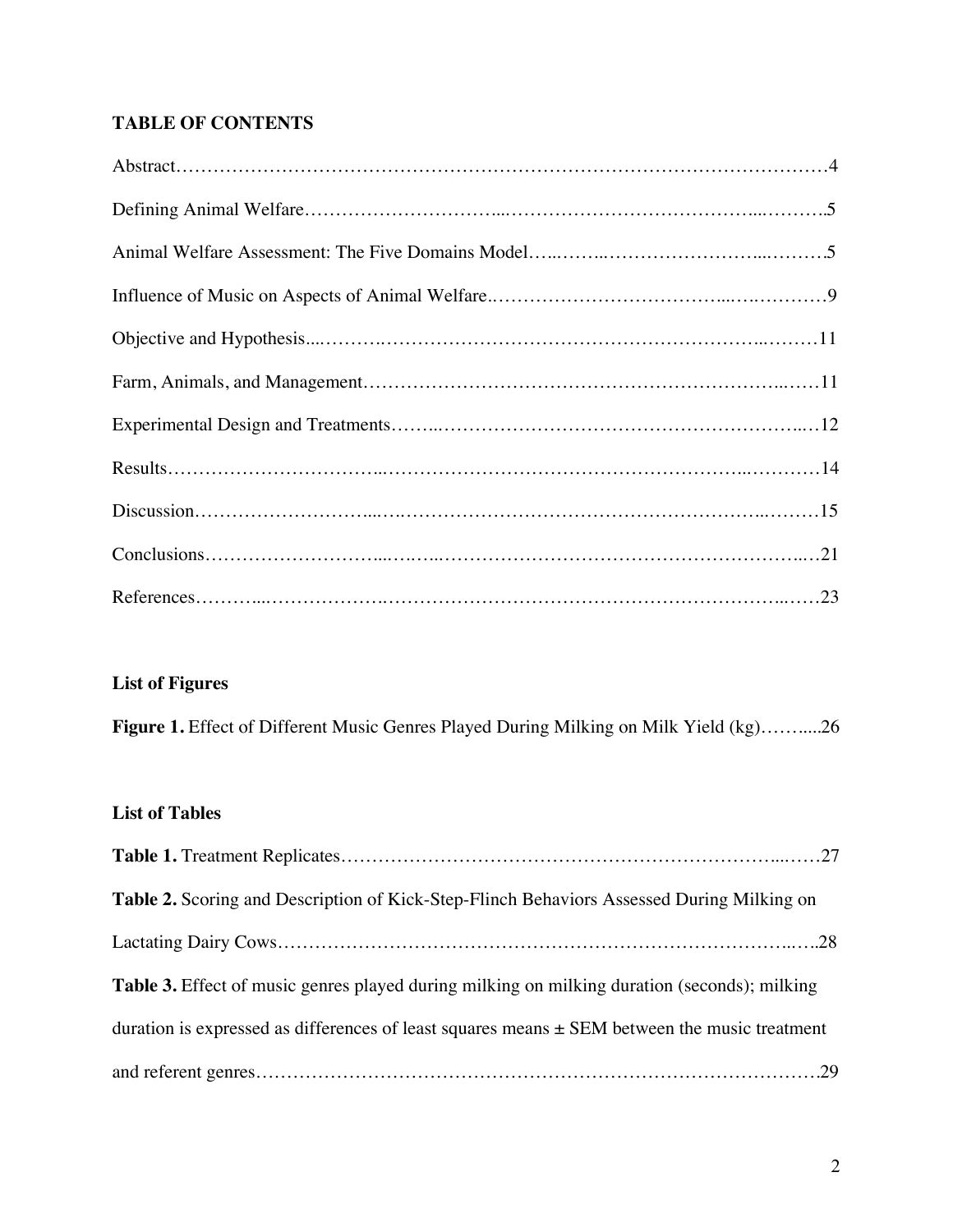| Table 4. Effect of different music genres on the flinch, kick, and step (FSK) behavioral |  |
|------------------------------------------------------------------------------------------|--|
|                                                                                          |  |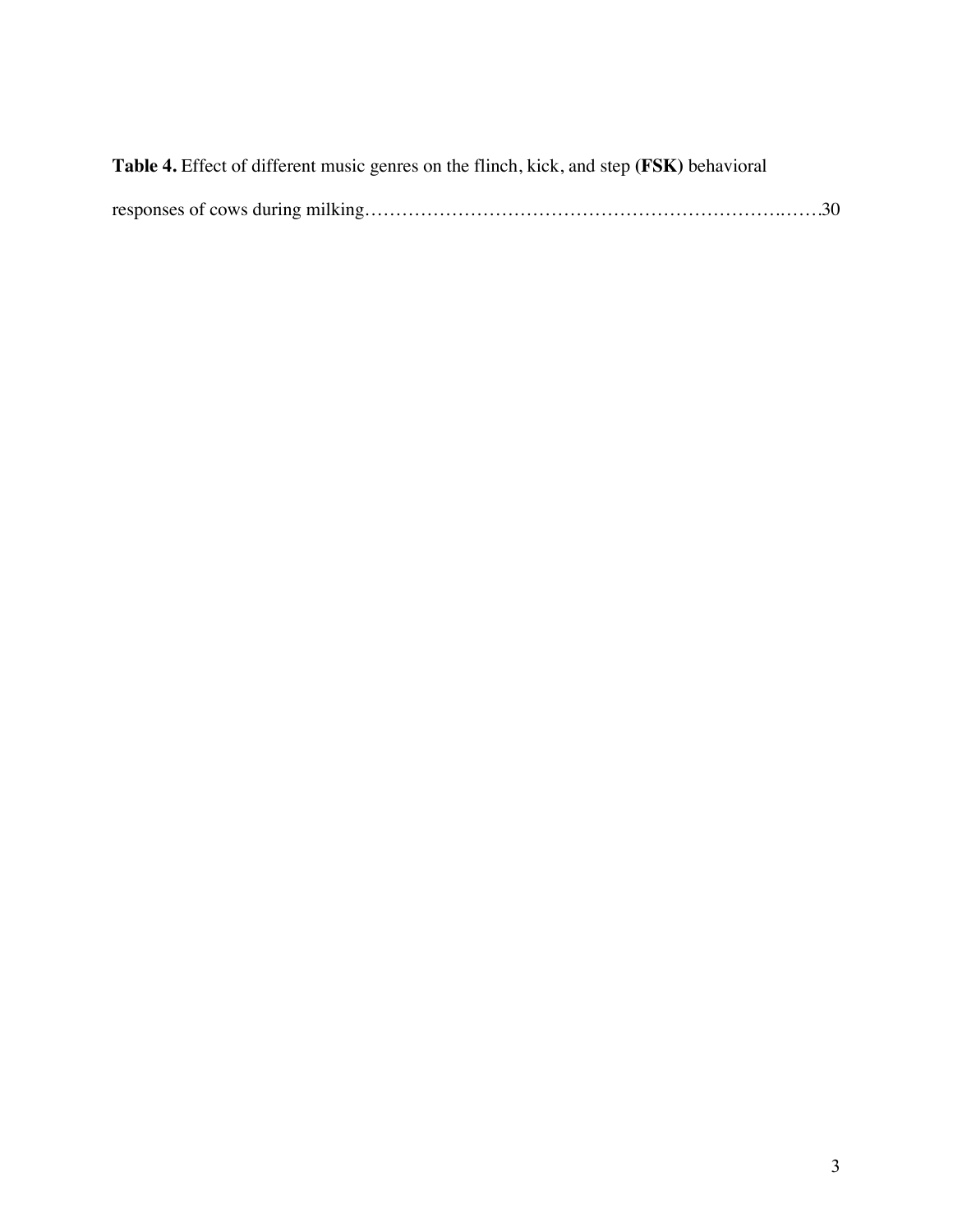# **ABSTRACT**

The aim of this crossover study was to explore the effects of different genres of music on cows' milk yield, milking duration, and behavior during milking. Ninety-one Jersey cows were introduced to different genres of music, including Latin, country, classical, rock, and no music (control), in the milking parlor. Cows were exposed to a different genre of music or the control over four 5-day periods, whereby one genre of music was played during each milking. Milk yield and milking time were recorded for all cows. Cows' behavior during milking was video recorded, and later assessed for a subset of cows (n = 38) by scoring flinch, step, and kick **(FSK)**  responses during cluster attachment. Milk yield increased ( $P < 0.05$ ) by 0.51 kg, 0.42 kg, 0.32 kg, and 0.23 kg when classical music was played, compared to no music (control) and country, Latin, and rock music genres, respectively. Comparatively, milk yield decreased by 0.19 kg and 0.29 kg when no music was played in the parlor compared to Latin ( $P = 0.0304$ ) or rock ( $P =$ 0.0011) music, respectively. Statistically significant differences of 9.6 seconds or less in milking time existed when comparing classical music to the control and Latin music, and the control to country and rock ( $P < 0.05$ ). Music did not influence cows' FSK responses during cluster attachment. This study indicates certain genres of music, particularly classical music, increased milk production, which indicates potential benefits to animal welfare and herd profitability over time. Other aspects of behavior, including the total number of FSK responses should be considered during udder washing, cluster attachment, cluster removal, and anti-septic washing in future studies, as well as the cows' response to music played in different environments, such as loose housing and across larger herds.

**Key words:** behavior; dairy cow; music; productivity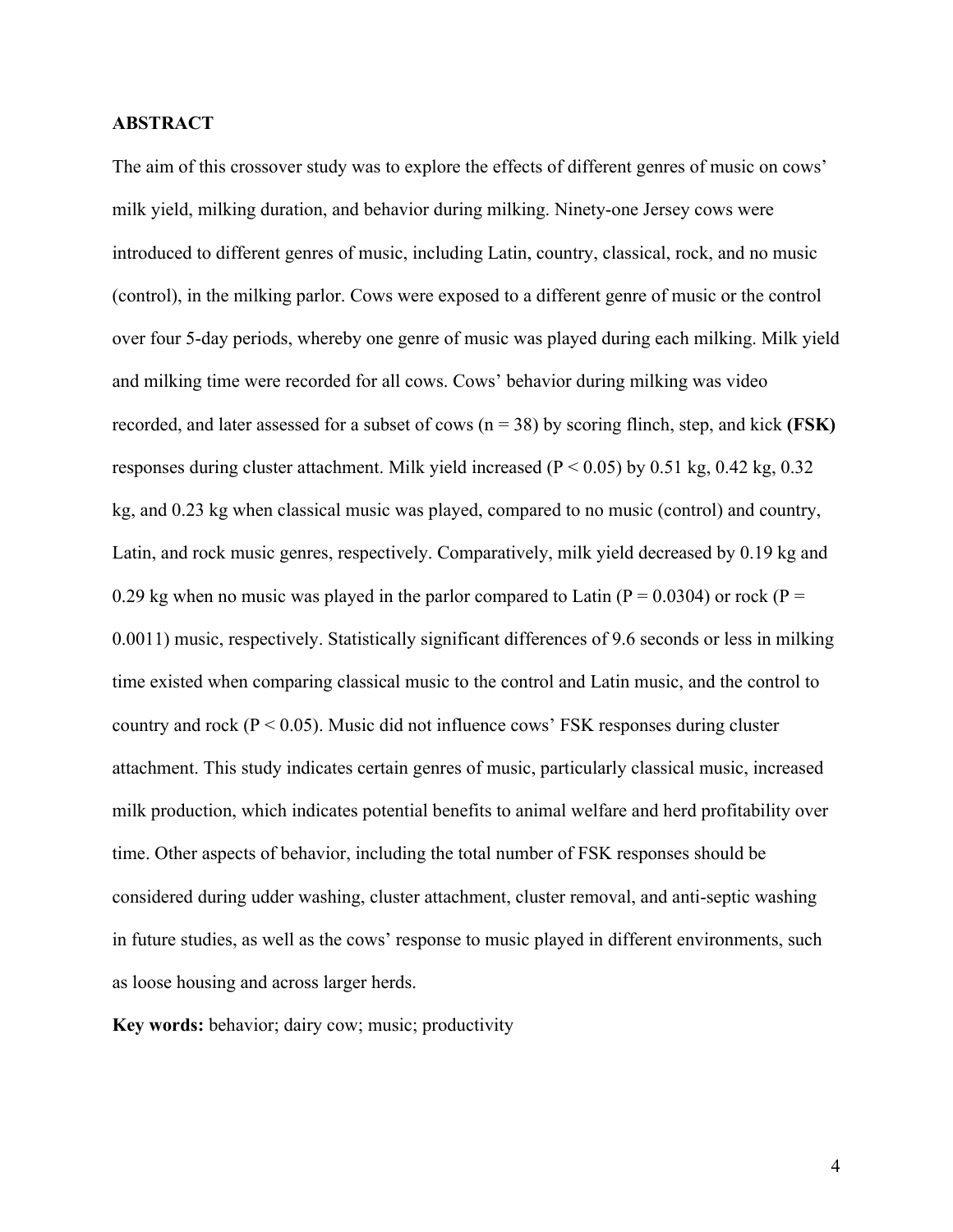# **INTRODUCTION**

#### **Defining Animal Welfare**

Animal welfare is defined as the state of an individual animal as it attempts to cope with the conditions of its environment, existing on a continuum from good to poor (Broom, 1988). The term coping refers to the ability of an animal to maintain mental and physical control, or in other words, it refers to an animal's ability to maintain homeostatic balance (Broom and Johnson, 2019). It is also important to recognize that animal welfare is not something that is given to an animal, but rather refers to the mental and physical state of an individual animal as it experiences the environment in which it lives (Keeling et al., 2011). As a consumer-driven, mandated science, public concerns over animal welfare continue to grow and have become a critical component of food animal production over recent decades. The dairy industry in particular faces increasing scrutiny from consumers and citizens, with welfare concerns related to cows' restricted or limited access to pasture and the outdoors (Schuppli et al., 2014), surplus calf management (Creutzinger et al., 2021), and separating calves from their mothers shortly after birth (Ventura, et al., 2013). Additional concerns relate to the environmental impact of the dairy industry at large, as it attempts to produce food and milk for the world's ever-growing population (von Keyserlingk et al., 2013). Therefore, the need exists to identify ways in which dairy producers can provide opportunities for improvement in their cows' welfare, while maintaining efficiency in their outputs.

# **Animal Welfare Assessment: The Five Domains Model**

The Five Domains Model has been widely adopted as a science-based framework for assessing animal welfare, which recognizes that animals can experience feelings, ranging from negative to positive (Mellor et al., 2020). The domains of this model include (1) Nutrition, (2)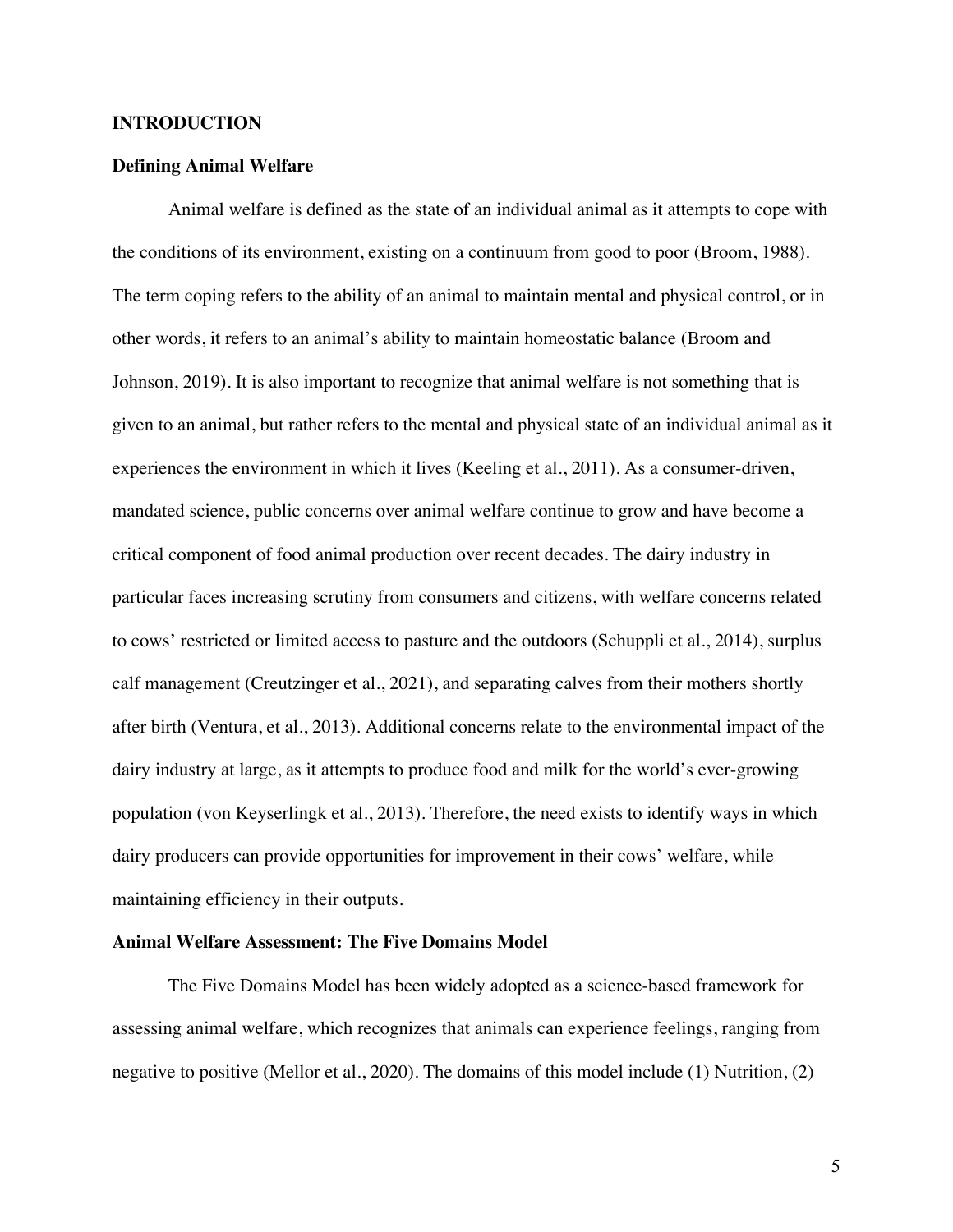Physical Environment, (3) Health, (4) Behavioral Interactions, and (5) Mental State. Numerous factors in each physical/functional domain generate specific experiences that influence the animal's Mental State, or Domain 5, ultimately resulting in a negative or positive welfare state for the animal (Mellor et al., 2020). This framework can be readily applied in the welfare assessment of animals in human care, including dairy cattle (Mellor and Stafford, 2001).

*Domain 1 - Nutrition.* The Nutrition Domain considers the nutrient intake of an animal in relation to its needs; an animal that is provided water and feed in sufficient quantity and quality to satisfy its nutritional requirements is more likely to experience a positive Mental State, which might include feelings of satiety or gastrointestinal comfort, ultimately contributing to a positive welfare state (Mellor et al., 2020).

*Domain 2 - Physical Environment.* Factors that contribute to the living conditions of the animal, including ambient temperature, bedding substrate, air quality, shelter, etc., embody the Physical Environment Domain (Mellor et al., 2020). When the animal's needs are met through the physical environment, the animal may feel positive emotions, including respiratory comfort, physical comfort, thermal comfort, etc., which positively impacts the Domain 5, the Mental State (Mellor et al., 2020).

Evaluating resource-based measures in an animal's physical environment is a key tenant of animal welfare assessment. This includes the animal's auditory, thermal, olfactory, physical, and visual environmental conditions, among others. For dairy cows, the environment within the milking parlor can be quite impactful. Cows typically visit the milking parlor 2 to 3 times per day, for upwards of several minutes, during a typical 305-day lactation. Cows can retain memories of both good and bad experiences, but they tend to retain memories associated with fear; for instance, Dr. Temple Grandin highlighted this association with the milking parlor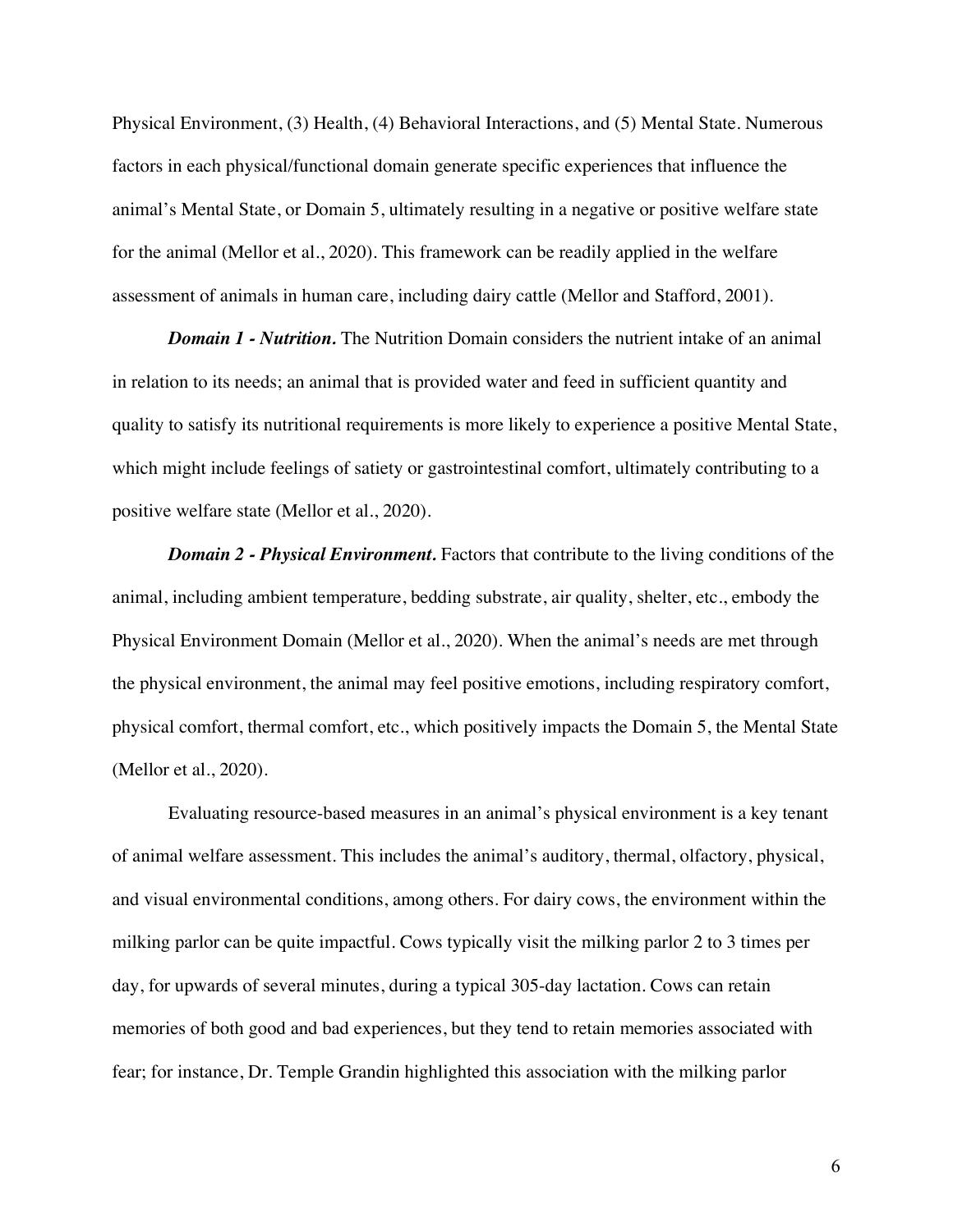environment: "Animals are most likely to develop a fear memory that is associated with the parlor" (Grandin, 1999). Therefore, it is critical that dairy cows have a positive experience in the milking parlor, beginning with their first lactation and all subsequent milkings thereafter .

*Domain 3 - Health.* The Health Domain reflects diseases, injuries, physiological impairments, etc. of the animal, with a positive health status contributing to a positive Mental State and the comfort of being in good health (Mellor et al., 2020). The cow's productivity during lactation, frequently measured by milk yield, is often utilized as an animal-based measure to assess the animal's Health Domain. Milk yield can be impacted by a variety of factors that contribute to an animal's health. Metabolic diseases, including milk fever and ketosis, can influence milk yield; milk fever negatively affects milk production in the 4-6 week period after calving, and the negative effects of ketosis on milk yield can be observed 2-4 weeks prior to clinical signs and diagnosis (Rajala-Schultz, Gröhn, and McCulloch, 1999b). In addition, mastitis, an infection of the mammary gland, can also significantly influence milk yield (Rajala-Schultz et al., 1999a). Other health issues, such as foot and leg disorders (e.g., lameness) are also associated with milk production losses (Rajala-Schultz, Gröhn, and McCulloch, 1999b). Other factors, including negative handling interactions with dairy producers, can influence milk yield as well (Hemsworth et al., 2000).

Milking duration is another measure that can be used to assess dairy cattle welfare, as a longer milking duration can be an indication of disturbed milk let down or the inhibition of milk ejection (reviewed by Bruckmaier, 2005). The hormone oxytocin plays an important role in milk ejection. However, the actions of oxytocin can be inhibited by adrenaline, which is secreted mainly from the adrenal medulla during excitatory experiences, including those that induce fear or distress (Jorgensen and Kleen, 1968). Therefore, a longer milking duration may indicate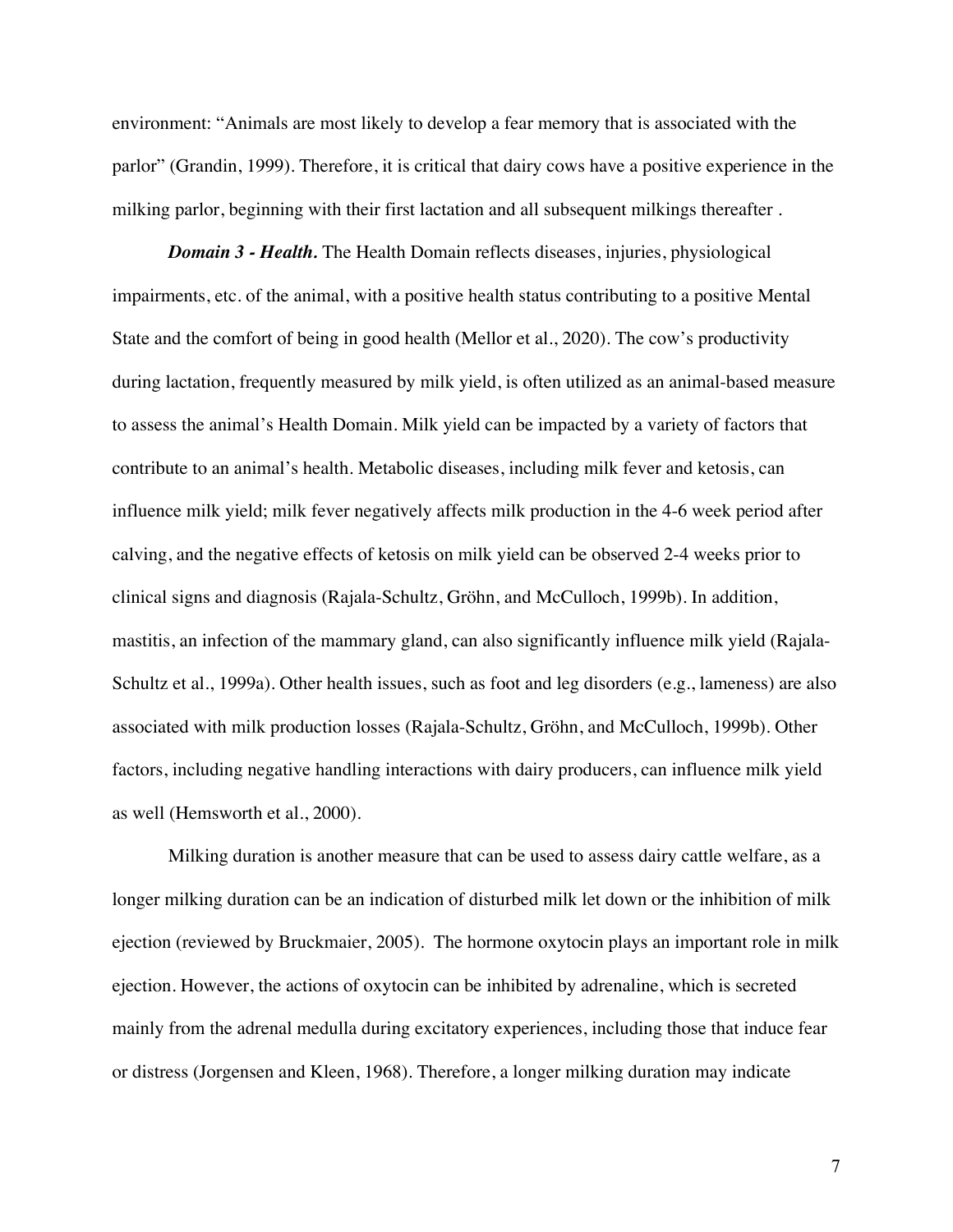distress (or a negative Mental State) during milking. This is supported by previous research documenting increased cortisol concentrations, an indicator of stress, in dairy cows during milkings that had disturbed milk ejection, as a result of cows being milked in unfamiliar surroundings (reviewed by Bruckmaier, 2005). Thus, a longer milking duration could be reflective of a disturbed milk ejection. Milking duration can also be reflective of the health and endocrine function of the animal, with a reduced or absent release of oxytocin from the pituitary gland resulting in disturbed milk ejections (reviewed by Bruckmaier, 2005).

*Domain 4 - Behavioral Interactions.* The last physical domain is the Behavioral Interactions Domain, which considers interactions between animals (e.g., playing, nurturing young, sexual activity), human-animal interactions **(HAI)**, and interactions between an animal and its environment (e.g., making decisions, exploring the environment) (Mellor et al., 2020). The HAI component is a relatively new and important addition to this Model, considering factors such as the aptitude and attitude of animal caretakers towards their animals, as well as their animal handling skills, and the potential impact on the animals (Mellor et al., 2020). Positive HAI promotes animal welfare and results in animals that are calmer, more confident, and easier to manage (Mellor et al., 2020).

Behavioral interactions during milking can be assessed in dairy cows using flinch, step, kick responses **(FSK)** (Willis, 1983; Hemsworth et al., 2002). Measuring FSK responses can provide insight into the Mental State of the cow via the Behavioral Interactions Domain; for example, restlessness, indicated by a high FSK response, has been previously documented in stressful situations (Willis, 1983). Cows with different temperaments, designated by their coping style to an environmental stressor, have also been found to have differences in their FSK responses (Sutherland, Rogers & Verkerk, 2012); an animal with a more effective coping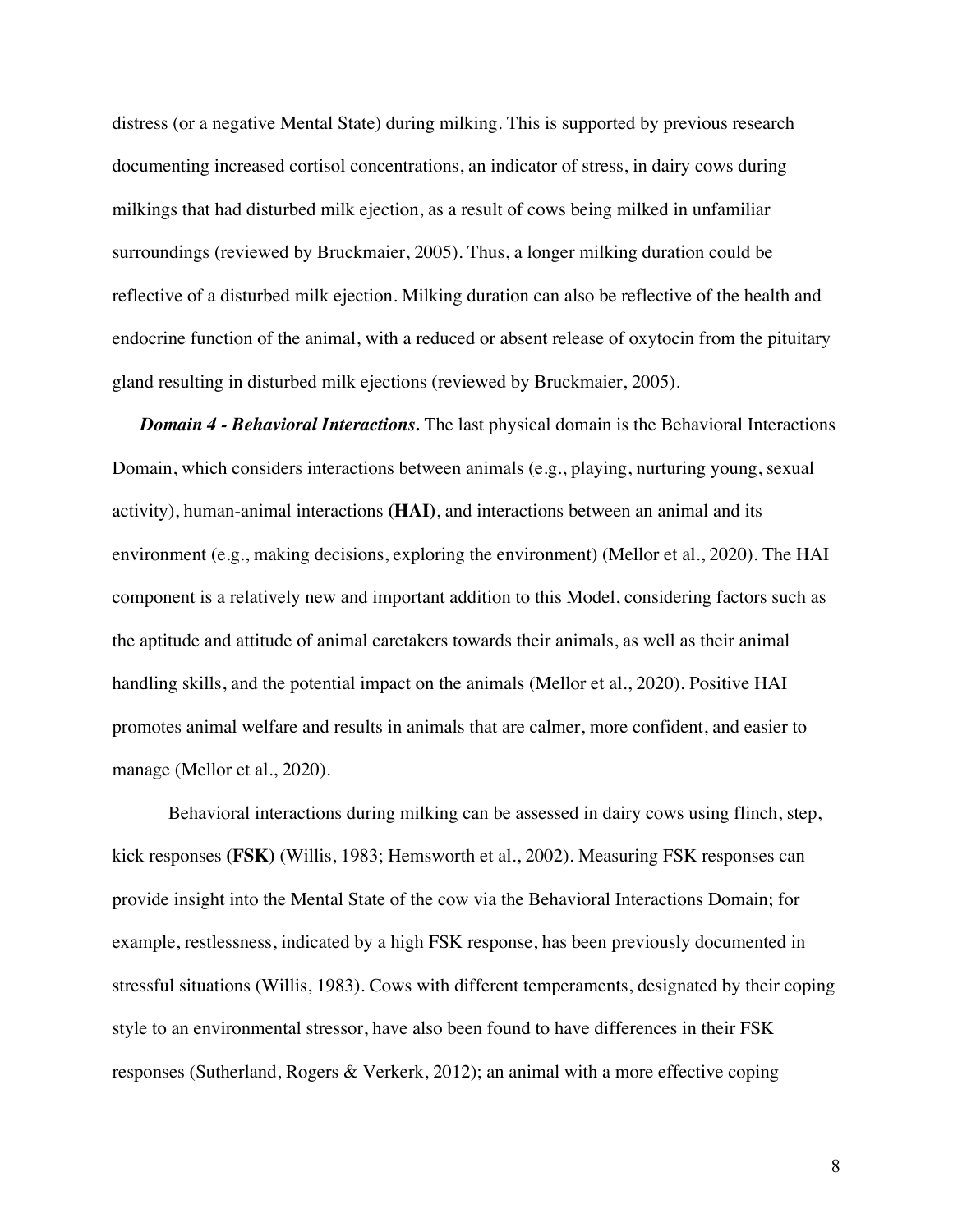mechanism is more likely to adapt to changing conditions in its environment, and therefore have better welfare. For dairy cows, the milking parlor represents an environment with a high level of HAI; the impacts of HAI are considered within the assessment of the Behavior Domain. For example, dairy cattle that are more fearful of humans step more during milking compared to dairy cattle that are less fearful of humans (Rousing et al., 2004). Thus, assessing FSK responses can be used to better understand animal welfare in the milking parlor environment.

#### **Influence of Music on Aspects of Animal Welfare**

There is no shortage of research investigating the relationships between animals and music. For example, one investigation into the influence of music on pregnant sows showed that classical music from Vivaldi improved sows' welfare, with sows displaying fewer stereotypic and agonistic behaviors directed towards the animal caretaker (Flávia et al., 2017). These sows also spent more time resting when classical music was played. However, the current literature is lacking in similar studies investigating the relationship between music and dairy cattle, and these investigations provide conflicting associations between music and milk production (Lemcke, Ebinghaus, & Knierim, 2021). For example, one study conducted on a dairy farm with an automated milking system **(AMS)** found that music attracted cows to the AMS, as they chose to be milked more frequently during the periods in which music was playing inside the AMS, compared to when it was not playing (Lemcke, Ebinghaus, & Knierim, 2021). While this study did not find an increase in milk yield during the music treatment periods, music was selected on the basis of having similar tempos, creating a playlist composed of multiple genres and simply observing the cows preference for music versus no music (Lemcke, Ebinghaus, & Knierim, 2021). Thus, although this previous research suggests evidence that music positively influences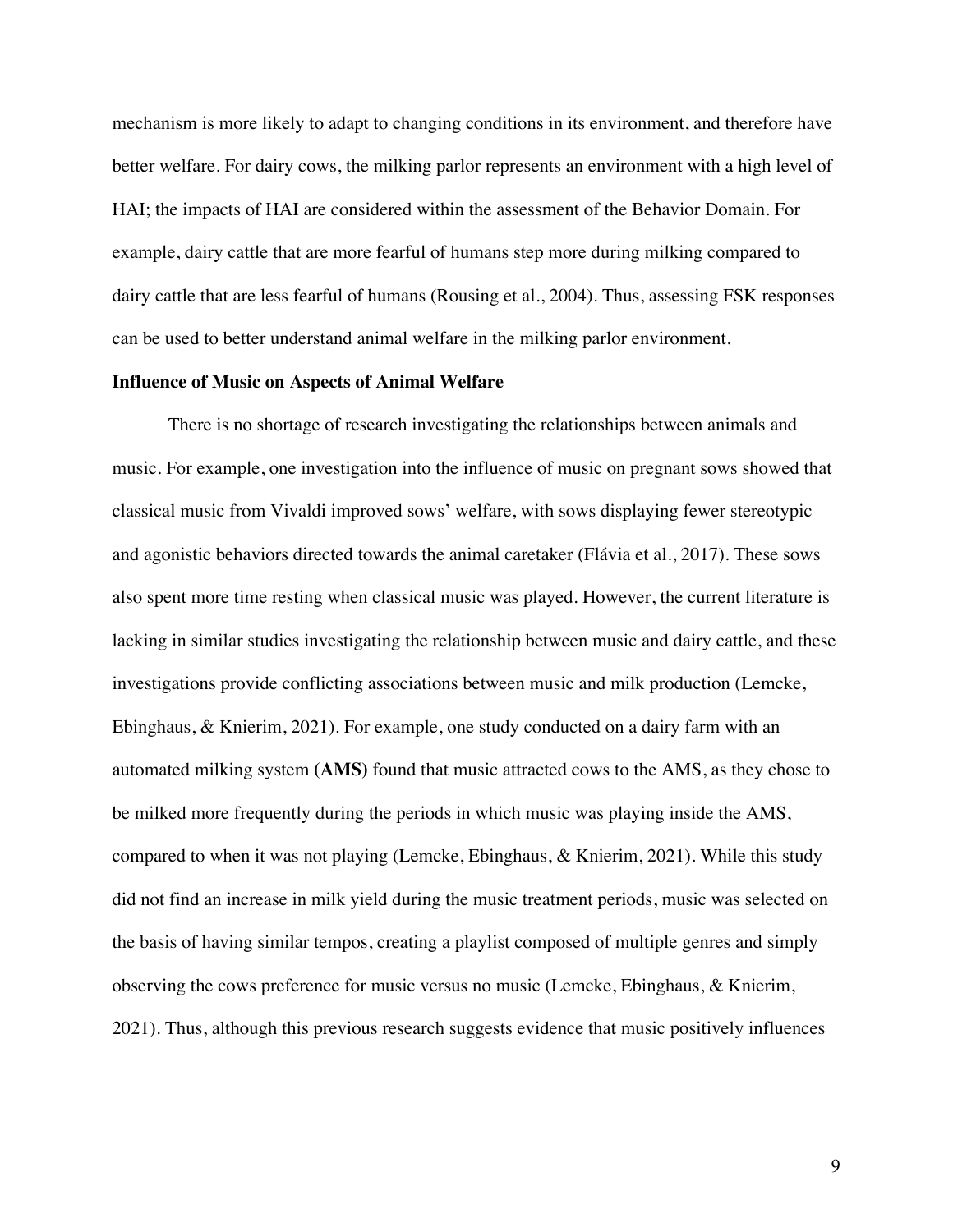cows, the addition of different genres of music might further clarify the association between genre of music and milk yield.

Few studies have investigated the influence of different genres of music on milk production. One student in the Alfred University Honors Program investigated the effects of one music genre (e.g., classical) in an AMS on dairy cow productivity. During the periods that classical music was played, there was a significant increase in the number of cows that entered the AMS, and the authors found a positive association between classical music and individual cow milk yield. However, the total milk yield throughout the duration of the study was not significantly different between the music and control (no music) treatment groups (Kenison, 2016). Another study investigated the effects of Latin, rock, and African percussion music on aspects of dairy cattle welfare and found significant differences in milk yield between treatment groups: on the  $60<sup>th</sup>$  day of the trial, the average milk yield for cows in the African percussion and rock treatment groups were significantly lower compared to the control (no much) treatment group (Donghai et al., 2018).

Additional outcome variables that have not been considered in previous studies with regard to music and dairy cattle welfare are milking duration and behavior for individual cows. Milking duration is not only an important factor to consider for animal welfare, but also for the dairy producer, as milking duration can impact the overall milking routine and production efficiencies. A shorter milking duration might be apparent in animals that are calmer and not in distress; cows may let down their milk more quickly without interruption; and have reduced residual milk. Therefore, identifying a genre of music that is associated with reduced milking duration might be one consideration to improve both efficiency in the milking parlor and dairy cattle welfare. The influence of music in the milking parlor environment on cow behavior has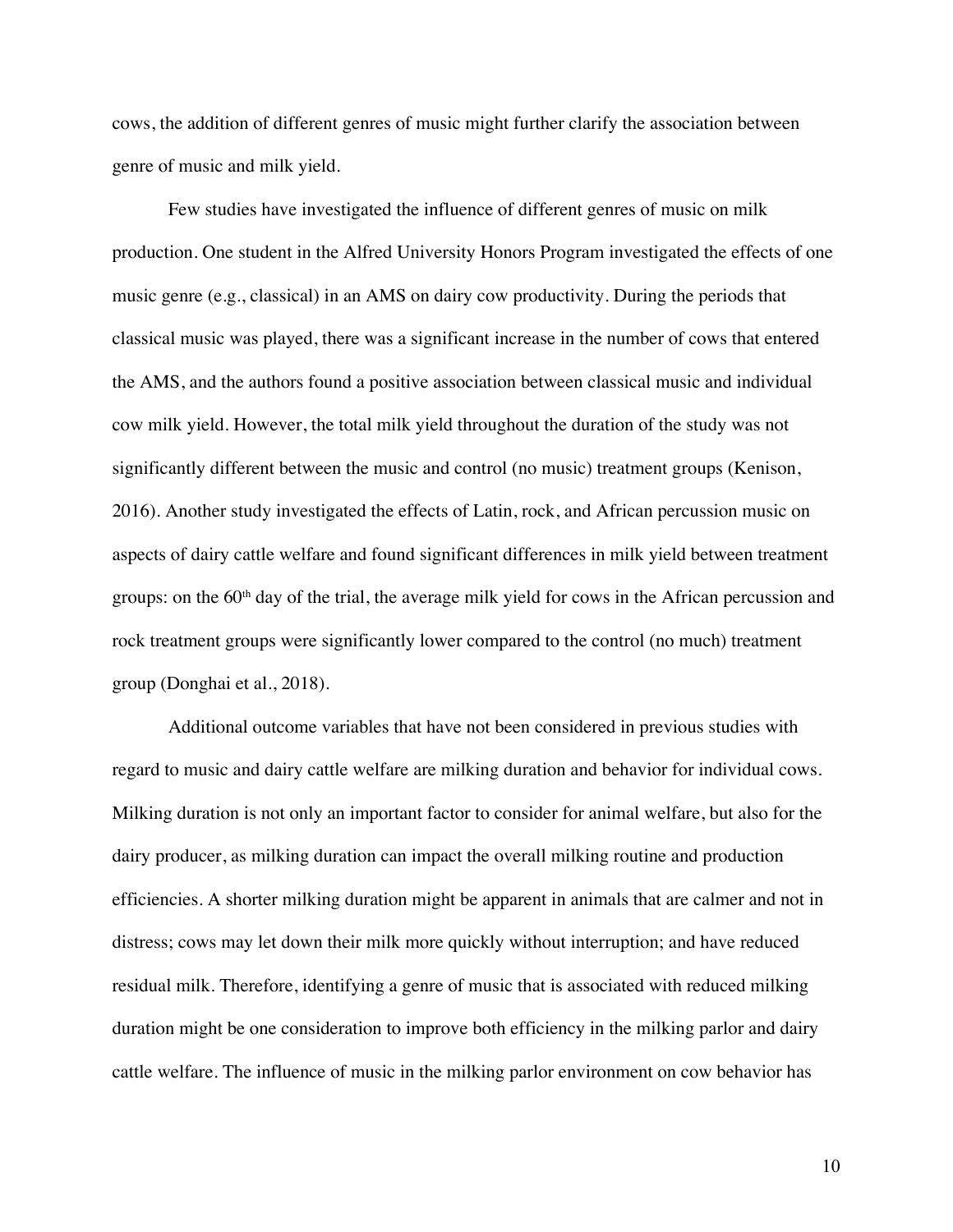also not been reported in the literature; therefore, our study included a behavioral assessment to assess the impact of different genres of music on dairy cattle behavior during milking.

## **Objective and Hypothesis**

The objective of this study was to explore the effects of different genres of music on dairy cows' milk yield, milking duration, and behavior during milking. We hypothesized that country music would increase milk yield and reduce FSK responses and milking duration, compared to classical, Latin, rock, or no music played during milking.

#### **MATERIALS AND METHODS**

#### **Farm, Animals, and Management**

This study was conducted with lactating Jersey cows at the Waterman Dairy Center from November 28 to December 20, 2021, in accordance with the guidelines set forth by The Ohio State University Institutional Animal Care and Use Committee (Protocol no. 2021A00000089). This farm was selected based on its proximity to The Ohio State University and their willingness to participate in the study. Experimental cows (i.e., those included in statistical analysis; n=91 cows) included those in the lactating herd with an average parity of  $2.3 \pm 1.3$  (mean  $\pm$  SD; range 1 to 6), average DIM of  $165.7 \pm 101.4$  (range 11 to 492), and average milk production of 14.0 kg  $\pm$  3.1 kg (range 3.6 kg to 26.9 kg).

Cows were housed in a loose housing system and milked twice daily. For both morning and afternoon milkings, cows were moved from the freestall barn at approximately 0400 and 1600 h for routine cleaning by farm personnel. Cows were then moved into the milking parlor at approximately 0435 and 1635 h, and milking began approximately 10 min later. Cows are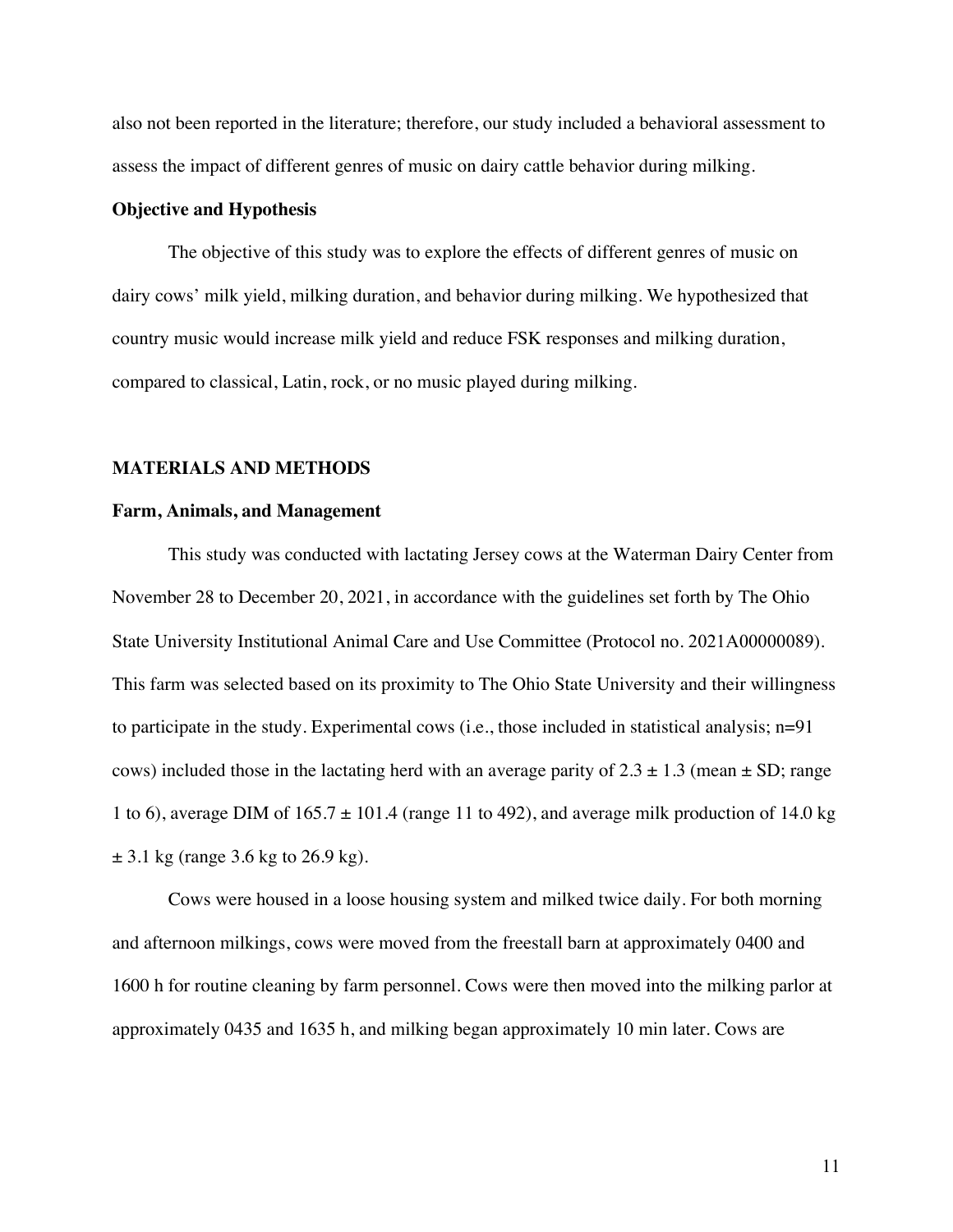milked in a DeLeval, double-eight herringbone parlor; the first four cows are handled by one individual, and the last four cows are handled by another individual.

Per the Waterman Dairy Center's standard operating procedure for milking, each individual cow receives pre-dip treatment (e.g., 0.5% iodine solution) and are then hand-stripped. The cows' teats are then wiped off with a cloth, and the milking cluster is attached. Once the unit detaches automatically, each cow is checked to ensure complete milking, and a post-milking disinfectant (e.g., 1% iodine solution), which also contains skin conditioners, is applied. This process is repeated for the entirety of the herd, and milking generally concludes at approximately 0630 and 1830 h.

### **Experimental Design and Treatments**

All lactating cows were subjected to each of 5 music treatments in a crossover study design. The 5 treatments were: 1) Control (no music) 2) country, 3) Latin, 4) classical, and 5) rock music genres. To assess the influence of different genres of music played during milking on dairy cow behavior and productivity, four music playlists were created, with each playlist representing one treatment group and composed of one genre of music, including rock, country, classical, and Latin music. The control treatment group did not have any music playing within the parlor environment. The pieces of music that composed each playlist were selected from the top charts for each music genre. There could have been overlap between the playlist representing the country music genre and the music that is typically played in the parlor and barn environments on the farm. Each playlist was approximately 2 to 3 h long, and the shuffle play feature (i.e., songs were played in a random order each time) was utilized. In the event that the music playlist concluded prior to the end of milking, a member of the research staff (MP) would start the playlist again.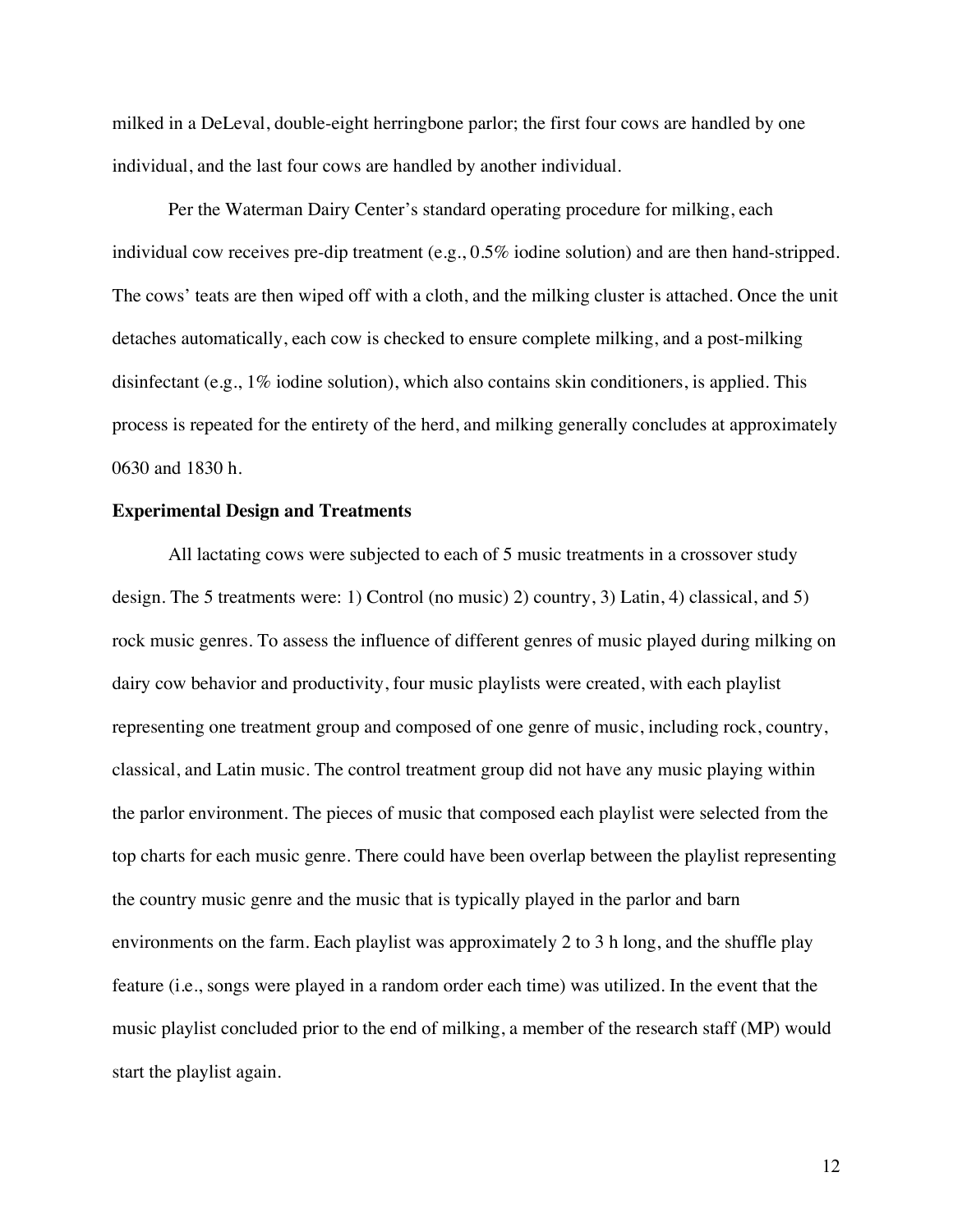The experimental period included four replicates of the following: five days of data collection, followed by one non-experimental testing or washout day. Within each replicate, treatment order was randomly assigned **(Table 1)**. During each afternoon milking session of the trial, the selected playlist (or control) played at a constant volume in the parlor. Prior to the beginning of this experiment, the sound level during milking sessions was approximately 46.0 decibels (dB), and dB levels remained consistent throughout the trial. Music was limited elsewhere on the farm.

#### **Milk Yield and Milking Duration**

As each dairy cow entered the milking parlor, the AfiMilk® system identified individual cows and automatically recorded their milk yield (measured in pounds) and milking duration (measured in minutes) for each milking. Milking duration started when the milking cluster was manually applied to the teats and ended when the unit automatically detached from the udder at the end of milking. At the conclusion of each day, data for individual cows' milk yield and milking duration was accessed through the AfiMilk system and recorded for each PM milking session of the trial.

# **Behavioral Observations During Milking**

A subset of cows  $(n = 38)$  was selected from the larger lactating herd to assess the behavioral responses to the attachment of the milking cluster during the PM milking. Experimental cows were selected based on the following inclusion criteria: 1) >61 DIM, 2) in their second or third lactation, and 3) continued lactation during the experimental period. The experimental cows in the subset had an average parity of  $1.5 \pm 0.50$  (mean  $\pm$  SD; range 1 to 2), average DIM of 172.55  $\pm$  50.15 (range 71 to 265), and average milk production of 13.37 kg  $\pm$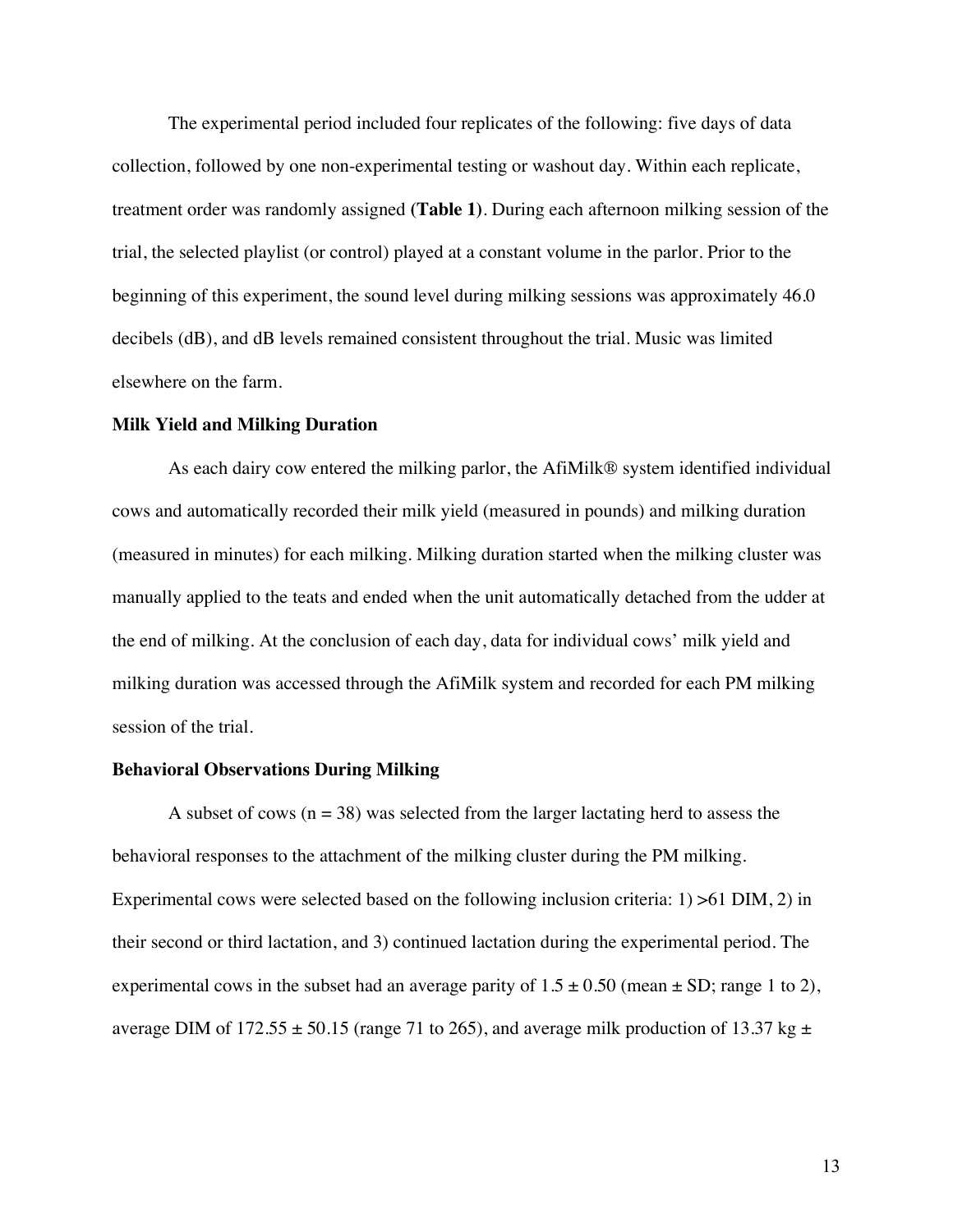2.49 kg (range 3.59 kg to 20.09 kg). Behavior was assessed by scoring each cow's FSK response **(Table 2)** during milking.

Four video cameras (Panasonic HC-V180 Full HD camcorders) attached to tripods were installed above the milking stalls in the parlor; each camera was able to view four milking stalls and thus, four cows per frame. Information collected by the AfiMilk® system (e.g., cow order, milking stall number) was used to identify the individual cows on the video. Videos were watched continuously by one observer (MP). To assess the influence of music treatment on the cow's behavioral response during milking, FSK scores **(Table 2)** were assigned for each cow at the beginning of each milking.

### **Statistical Analysis**

Two cows were diagnosed with mastitis during the experimental period and were thus excluded from all analyses due to the possible confounding influence of mastitis on the outcome variables. Continuous variables (milk yield and milking duration) were analyzed using a linear mixed-effects model (PROC MIXED, SAS; Version 9.4; SAS Institute Inc., Cary, NC), and behavior (FSK scores) was analyzed using an ordinal logistic regression model (PROC GLIMMIX, SAS). All three models included the fixed effects of music treatment, period (1 to 4), parity (1 to 6), and days in milk (DIM), with cow within sequence included in the model as a random effect. Statistical significance was declared at a level of  $P < 0.05$ .

#### **RESULTS**

# **Milk Yield**

Results for milk yield are summarized in **Figure 1.** Milk yield increased (*P* < 0.01) by 0.51 kg, 0.42 kg, 0.32 kg, and 0.23 kg when classical music was played in the parlor, compared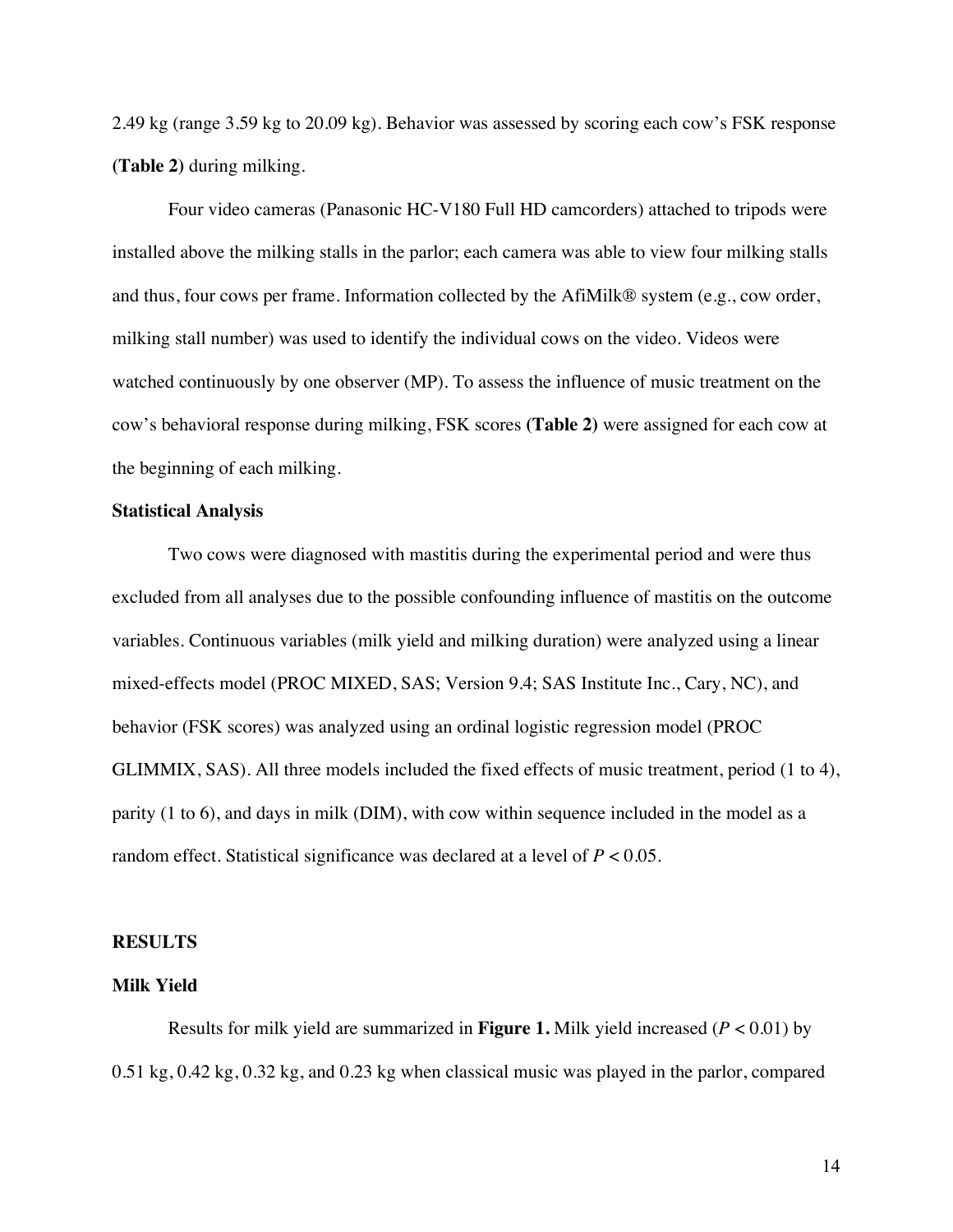to no music (control) and country, Latin, and rock music genres, respectively. Comparatively, milk yield decreased by 0.19 kg and 0.29 kg when no music was played in the parlor compared to Latin  $(P = 0.0304)$  or rock  $(P = 0.0011)$  music, respectively. Milk yield also decreased  $(P = 0.0304)$ 0.03) by 0.01 kg per milking when country music was played compared to rock music. There were no differences observed in milk yield  $(P > 0.10)$  between control and country music, country and Latin music, and Latin and rock music treatment groups. Period did not significantly influence milk yield  $(P = 0.51)$ .

#### **Milking Duration**

Milking duration increased ( $P < 0.05$ ) by 9.6 seconds and 6.0 seconds when cows were exposed to classical music in the parlor compared to the control and Latin music, respectively. Milking time decreased  $(P < 0.05)$  by approximately 6.6 seconds when no music was played, compared to country and rock music. There were no differences in milking duration between classical compared to country and rock music treatment groups, between Latin compared to the control (no music), country, and rock music treatment groups, or between country and rock music treatment groups. These results are summarized in **Table 3.** Period did not significantly influence milking duration  $(P = 0.51)$ .

# **Behavior**

Music treatment did not influence cow behavior, measured by FSK score, during milking **(Table 4).** In other words, cows had similar FSK responses regardless of the type of music (or no music) played in the milking parlor environment. The average FSK score was  $1.84 \pm 0.70$  (mean  $\pm$  SD; range 1 to 3). The behavior scores were not influenced by period, DIM, or parity.

#### **DISCUSSION**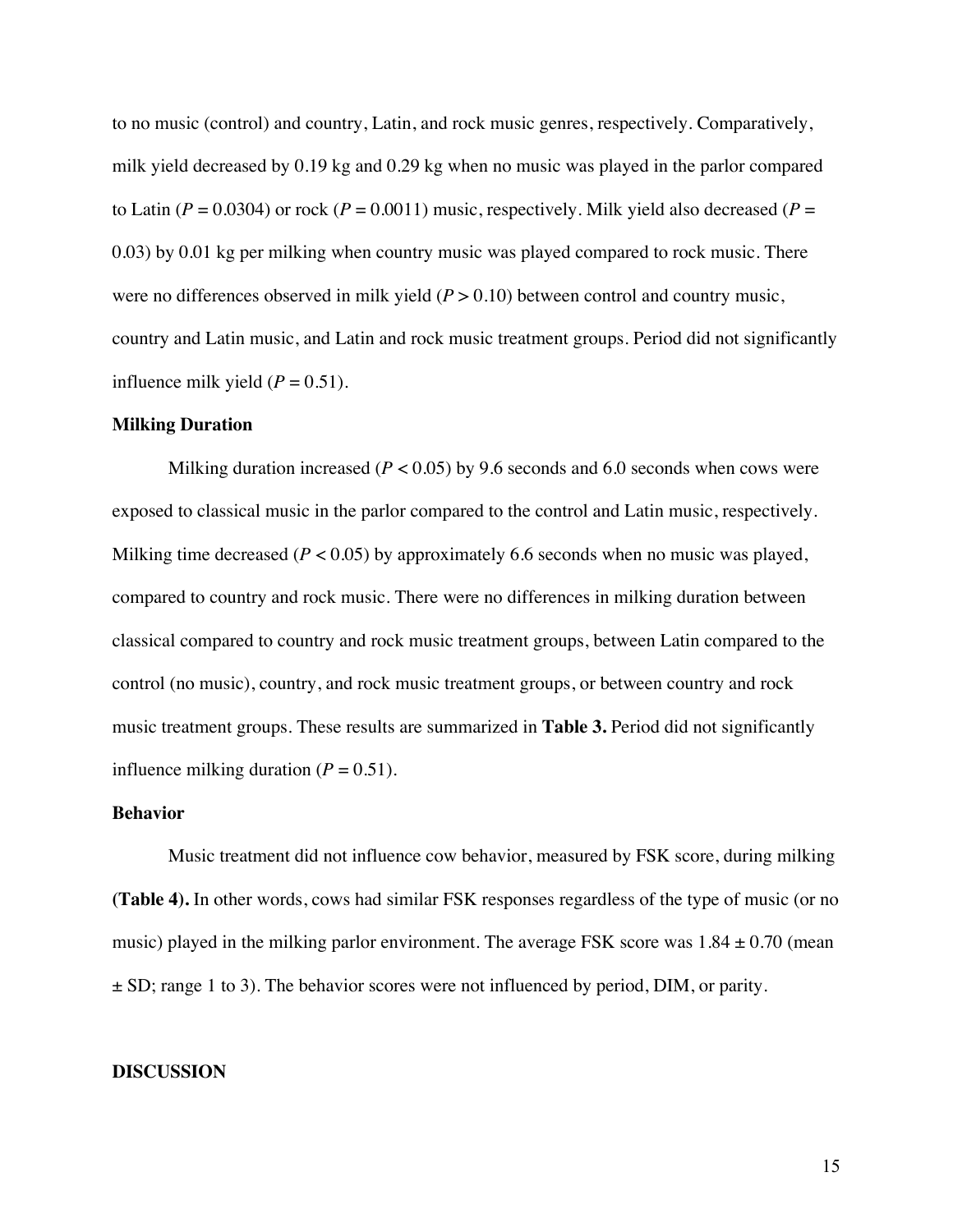This aim of this study was to investigate the effects of different genres of music played during milking on dairy cows' milk yield, milking duration, and behavior, within the framework of the Five Domains Model for animal welfare assessment (Mellor et al., 2020). Aspects of dairy cows' environment (e.g., the milking parlor) was manipulated through the addition of different auditory stimuli in the form of different genres of music. The cows' responses to the 5 different music treatments were assessed by quantifying changes in milk yield, milking duration, and behavior, assessing factors within the Health and Behavioral Interactions Domains. These factors contribute to the cows' Mental State and overall welfare status. Since the focal point of this study was the milking parlor environment, the Nutritional Domain was not independently assessed, although it remains a critical part of animal welfare assessment.

#### **Milk Yield**

The Health Domain was assessed by measuring milk yield for individual cows. Different genres of music, particularly classical music, increased milk yield, which indicates potential benefits to animal welfare and herd profitability. Increases in milk yield were also observed when Latin and rock music were played in the milking parlor compared to the control (no music). Further, milk yield was higher when cows were exposed to rock compared to country music. These increases in milk production were also biologically significant; based on the results of this study, playing classical music in the parlor environment (compared to the control or no music) can possibly increase milk production by approximately 1 kg per cow per day. This significant increase in milk yield indicates that the animal is in good health and her output has not been impaired by factors including negative handling interactions. This suggests she has a positive Mental State, which includes the comfort of good health and function and being at ease. In addition, this increase in milk yield over the cow's lactation could be quite substantial; at the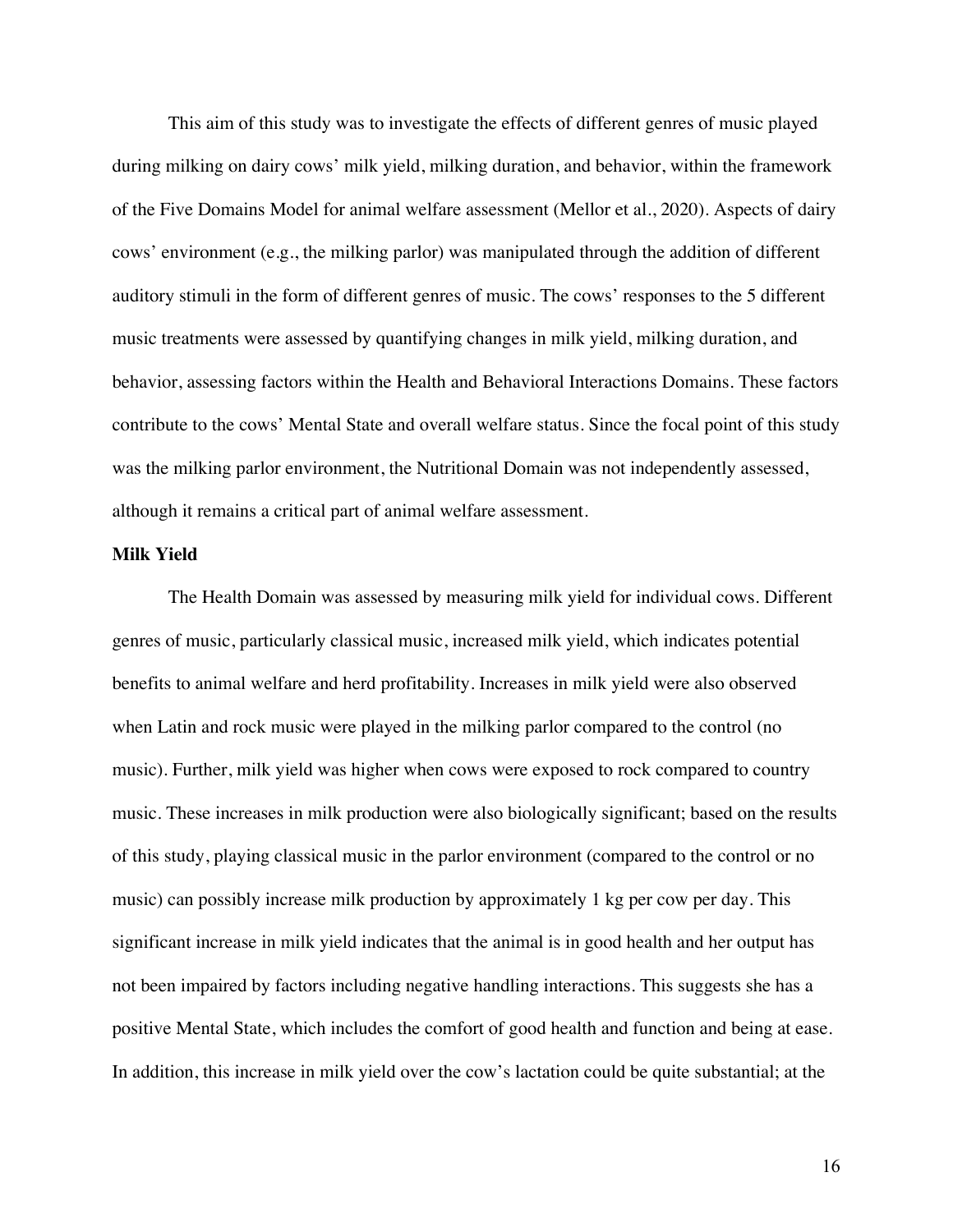current price of approximately \$4.00 per gallon of milk, each cow could produce an additional \$313 over the course of her 305- day lactation. Therefore, producers may improve the profitability of their herd, while concurrently improving animal welfare.

The results of this study do not confirm our original hypothesis, which was that country music would increase milk yield, compared to other genres of music and the control. Prior to this research study, country music was played somewhat regularly in the milking parlor environment. Many animals habituate to their environmental conditions, and deviations are known to induce stress (Sutherland et al., 2012). Thus, it was assumed that country music would be more familiar to dairy cows and, therefore, be the music treatment that resulted in the highest milk yield. However, it is possible that the slower tempo of classical music compared to the other genres was more comforting and relaxing to the cows, increasing milk let-down and ejection. Music with increased tempo might have startled the animals and interrupted their milk let-down, leading to lower yields.

Comparing our results to other studies is somewhat difficult, due to the differences in music genres and the type of milking parlor. Nevertheless, our results seem to confer with those of Kenison (2016) in that classical music also increased milk yield; however, that study was conducted on a farm with an AMS and Holstein cattle and, therefore, the similar results could be attributed to other confounding factors (i.e., influence of humans, breed of cow, choice in milking times) rather than the treatment itself. In contrast, our results conflict with Donghai and colleagues (2018) as this study found that no music played in the parlor resulted in greater milk yields. These conflicting results highlight the need to continue this line of research in order to further clarify the relationships between genre of music, milking parameters, and their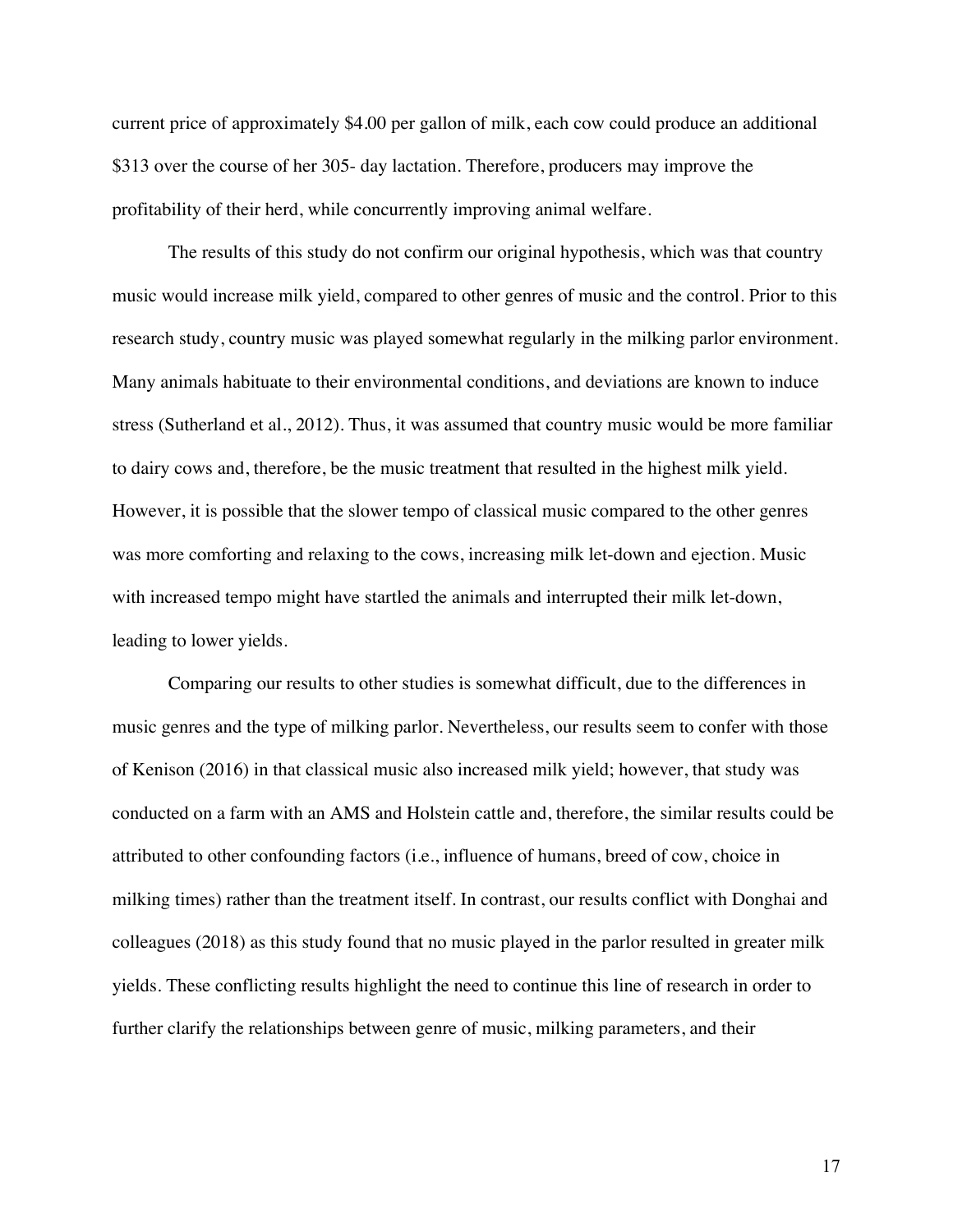implications in the assessment of animal welfare, as well as to expand applicability to parlor designs more commonly used on larger dairies in the United States.

## **Milking Duration**

Although differences in milking time were observed between some music genres, it is unlikely that these differences would impact milking procedures. For instance, the greatest time difference observed when comparing music treatment groups was 0.16 minutes (or 9.6 seconds). Reducing the amount of time that the milking cluster is attached to the teats is beneficial for the health and integrity of the teats (Besier, Lind & Bruckmaier, 2016). Although it is unlikely that this small difference impacted the cow negatively, this could be investigated further. It is difficult to discern the milking duration results, as a cow that is producing a greater milk yield (a positive indicator of animal welfare) might simply require a longer duration to empty her udder. In contrast, a longer milking duration might also indicate disturbed milk let down (a negative indicator of animal welfare). Adrenaline and cortisol have been associated with disturbed milk let down, as a result of cows experiencing fear during stressful events (Jorgensen and Kleen, 1968; reviewed by Bruckmaier, 2005). The classical music treatment resulted in the greatest milk yield increase, with no negative behavioral responses, which could be an indication that the increase in milking duration was a consequence of the greater milk yield, as opposed to inhibited milk let down, therefore suggesting a positive Mental State Domain.

# **Behavior**

Behavior, as measured by FSK responses, was not different between music treatment groups. One possible explanation for this lack of observed difference is the scoring system that was utilized in the current study. Among all the behavioral assessments, no cows were assigned a score of 4 (on a 4-point scale), meaning there were no observations of cows that kicked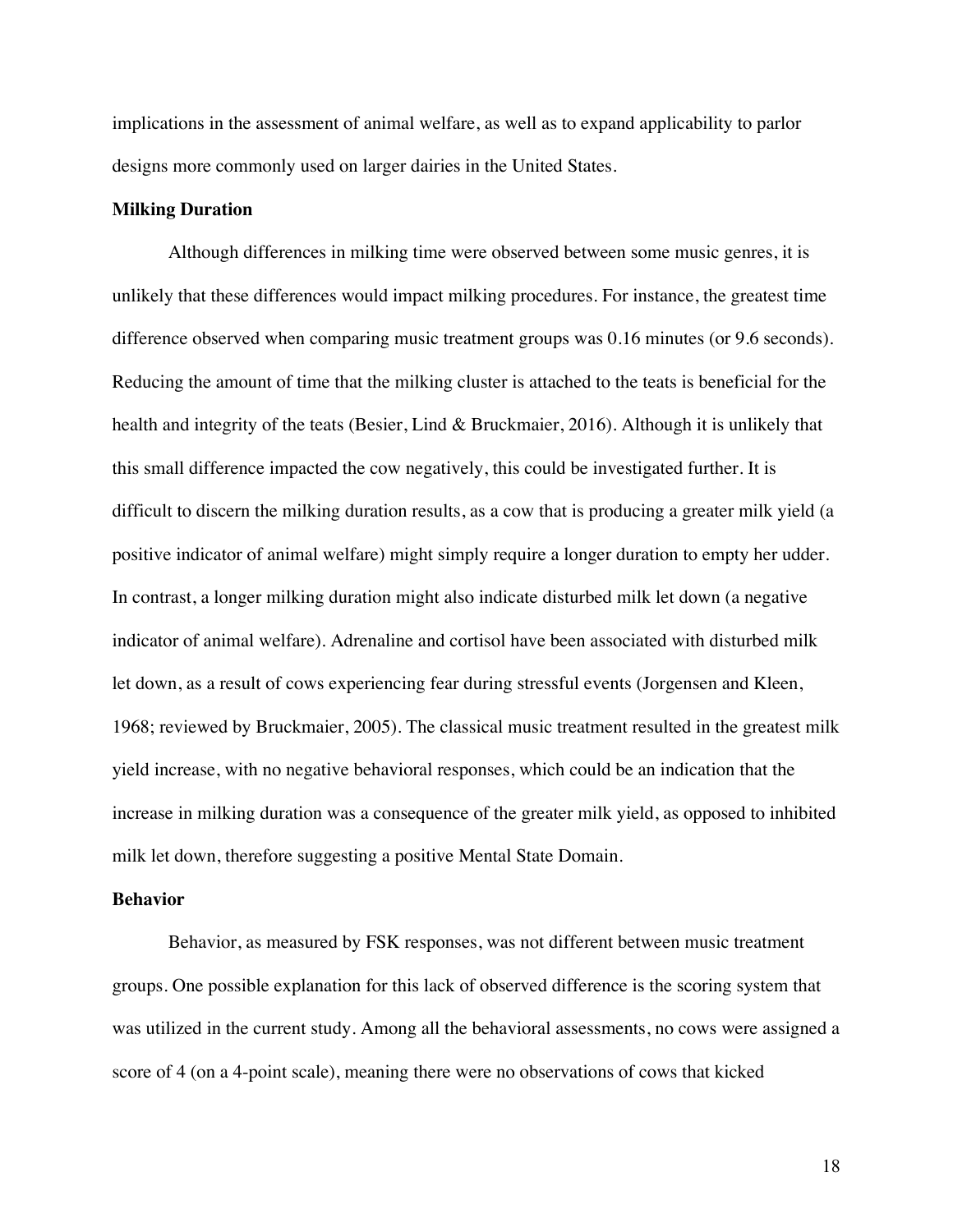backwards upon the application of the milking cluster. Therefore, the main difference between behavioral scores was whether the cow lifted its hind legs and how high their legs were lifted. Further, this scoring system did not consider the frequency of steps or hind leg movements. While some cows only shuffled their hind legs once or twice, other cows shuffled their legs for the duration of the milking cluster attachment; however, using the FSK scoring system, they received the same behavioral score due to lifting their legs the same height. For the cows that only shuffled their legs once or twice, this could indicate that she is calmer as a result of the music genre, or that she is unbothered by the music and is merely reacting to a stimulus other than the milking cluster (i.e., flies, another cow, etc.). For the cows that shuffled much more frequently, this could indicate they are more startled by a particular genre. There is likely a different Mental State associated with each of these two categories of behaviors, with cows that infrequently step more likely to be calm, relaxed, or confident, than cows that are frequently lifting and shuffling their legs, and might be more stressed, anxious, or startled. Therefore, future behavioral assessments should consider the frequency of feet shuffling in addition to the height.

Another possible factor that might have had a larger influence on behavior is the variation in herd milking time. For instance, the time that it took to complete milking was variable from day to day, with differences observed of up to 75 minutes. Depending on the experience of the milking staff and other circumstances, including screening for and treating cases of mastitis, some cows had to wait several minutes in their milking stall before the milking cluster was attached. There is typically a systematic order in which the cows enter the milking parlor (Soffié, Thinés & De Marneffe, 1976), and thus some of the cows might consistently wait longer to be milked than others. This day-to-day variability in delayed time to cluster attachment once cows were in the milking stall, in addition to increased duration of herd milking time, could have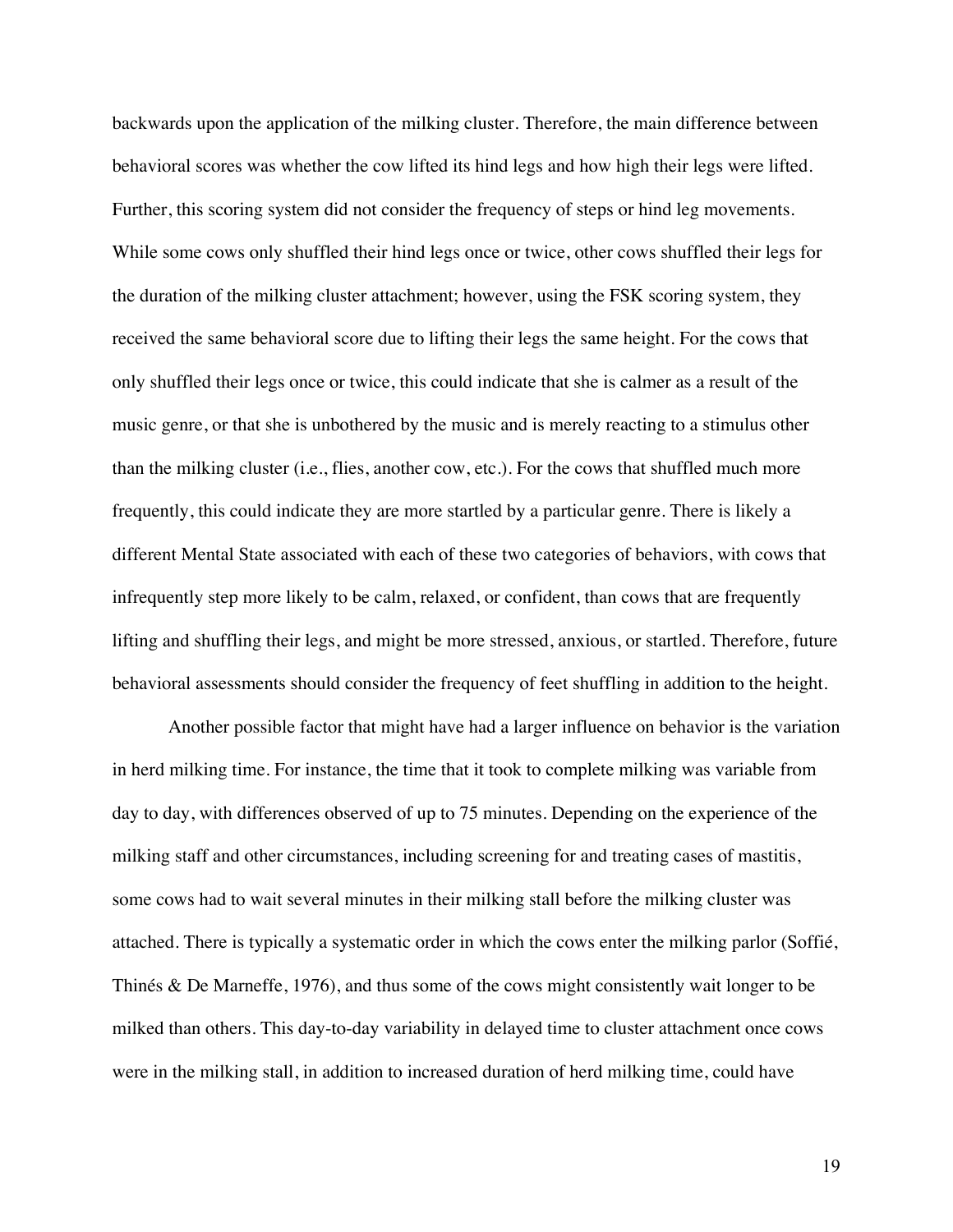influenced FSK responses, with cows that had to wait extended periods of time on some of the experimental days experiencing feelings of anxiousness or discomfort, which are negative affects associated with the Mental State Domain. These factors may have had a larger influence on the cow's behavior compared to the exposure to different genres of music in the parlor environment.

The milking parlor staff also likely influenced the cows' behavior. Some of the staff members had been working at Waterman Dairy Center for a longer period of time and were more experienced; these workers typically applied the milking cluster more quickly and correctly on the first try. On the other hand, some workers were new or still in training, and these individuals took longer to apply the milking cluster and sometimes had to try several times before attaching the unit correctly. The animal handling skills were also variable between employees, with some being gentler in their application of the milking cluster than others. Per the farm's milking procedure, the step immediately preceding milking cluster attachment was to wipe the pre-dip off of the teats using a cloth. It was observed that sometimes this was done more vigorously by some personnel compared to others, which could have influenced the outcome of the next step, the attachment of the cluster. These factors likely influenced the cows' behavior, and possibly contributed to a negative Mental State, including feelings of fear or discomfort. This further emphasizes the need to consider human attitudes and HAI during animal welfare assessment, especially for dairy cattle, to ultimately promote positive handling experiences for animals.

An additional factor that should be considered is the sound level within the milking parlor environment because of the milking machinery. This study was limited in its ability to adjust the volume of the music in the parlor, to align with management practices at Waterman Dairy Center, and to be mindful of the cows' enhanced sense of hearing and the possibility of causing auditory discomfort. This is an important consideration because even without the addition of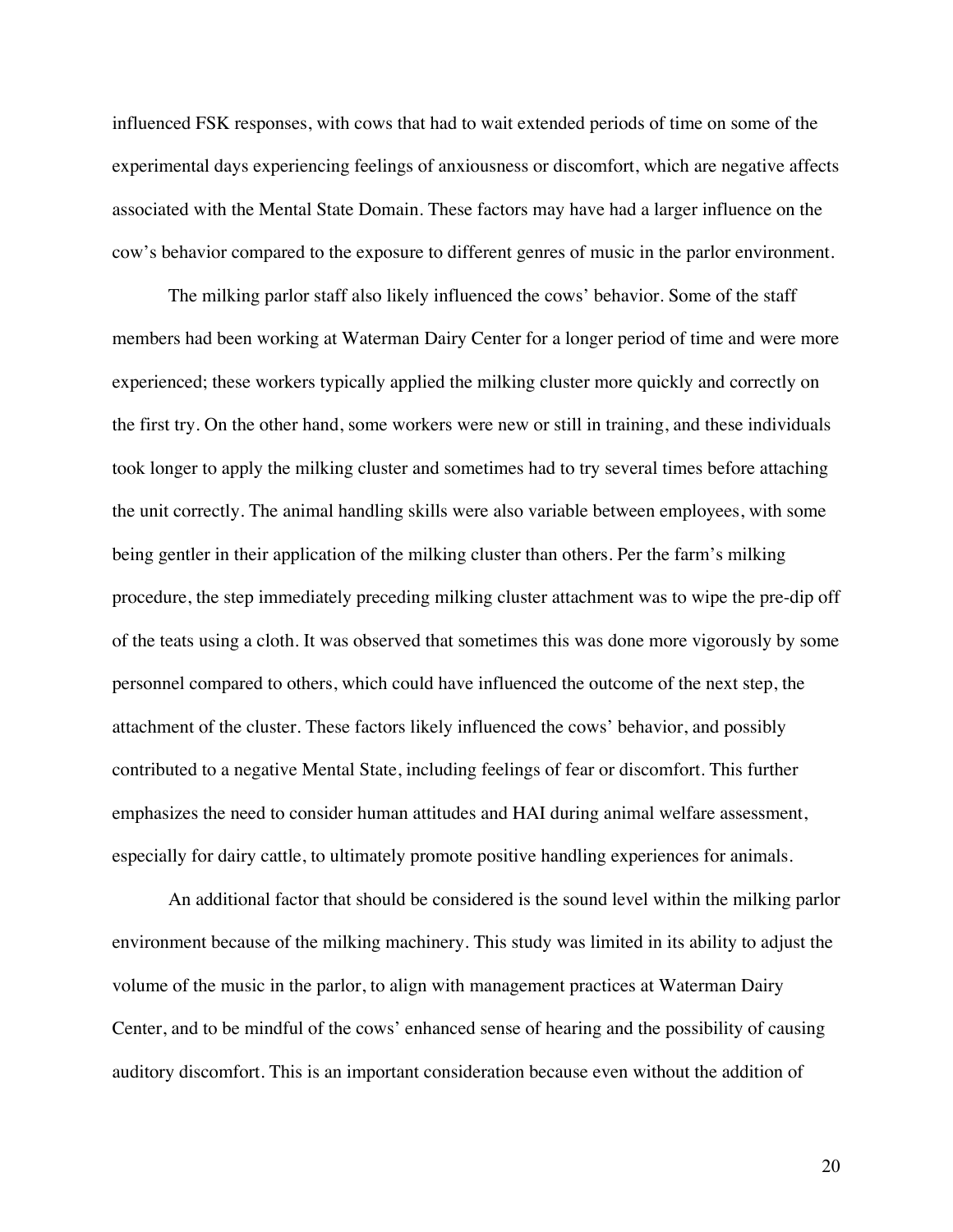music, the milking parlor can be a loud environment. The music only adds to the baseline of noise, created by the sounds of other cows, the employees, and the milking machinery in particular. Therefore, it is important to add music that promotes a positive Mental State, to not add to these potentially startling auditory stimuli. Although classical music increased milk yield, indicating its potential benefit to dairy cow welfare, the impact that the sound of the machinery has on the cows cannot be disregarded. Further, Waterman Dairy Center has a double-eight herringbone milking parlor, which is ideal for smaller dairy operations. However, many dairy facilities are larger in size or use other milking systems, including rotary parlors or AMS systems, which might increase the sound level in the milking parlor environment, due to increased herd size or different complexities of machinery. Most farms in the United States also milk Holsteins, which have different patterns in behavior during lactation, compared to Jersey cows (Munksgaard et al., 2020). Therefore, future studies investigating the effects of baseline noise in the milking parlor, as well as whether varying the volume of music is capable of mitigating any found effects, is warranted, as is investigating the influence of different genres of music on Holstein cows during milking. Evaluating behavior during other routine procedures, including udder washing, cluster removal, and anti-septic washing using FSK scores or other behavioral metrics should also be considered for future studies.

#### **CONCLUSIONS**

This study indicates different genres of music, particularly classical music, increased milk yield, which indicates potential benefits to animal welfare and herd profitability over time. Although differences in milking duration were observed between some music genres, it is unlikely that these small differences (e.g., less than 10 seconds) have an impact on overall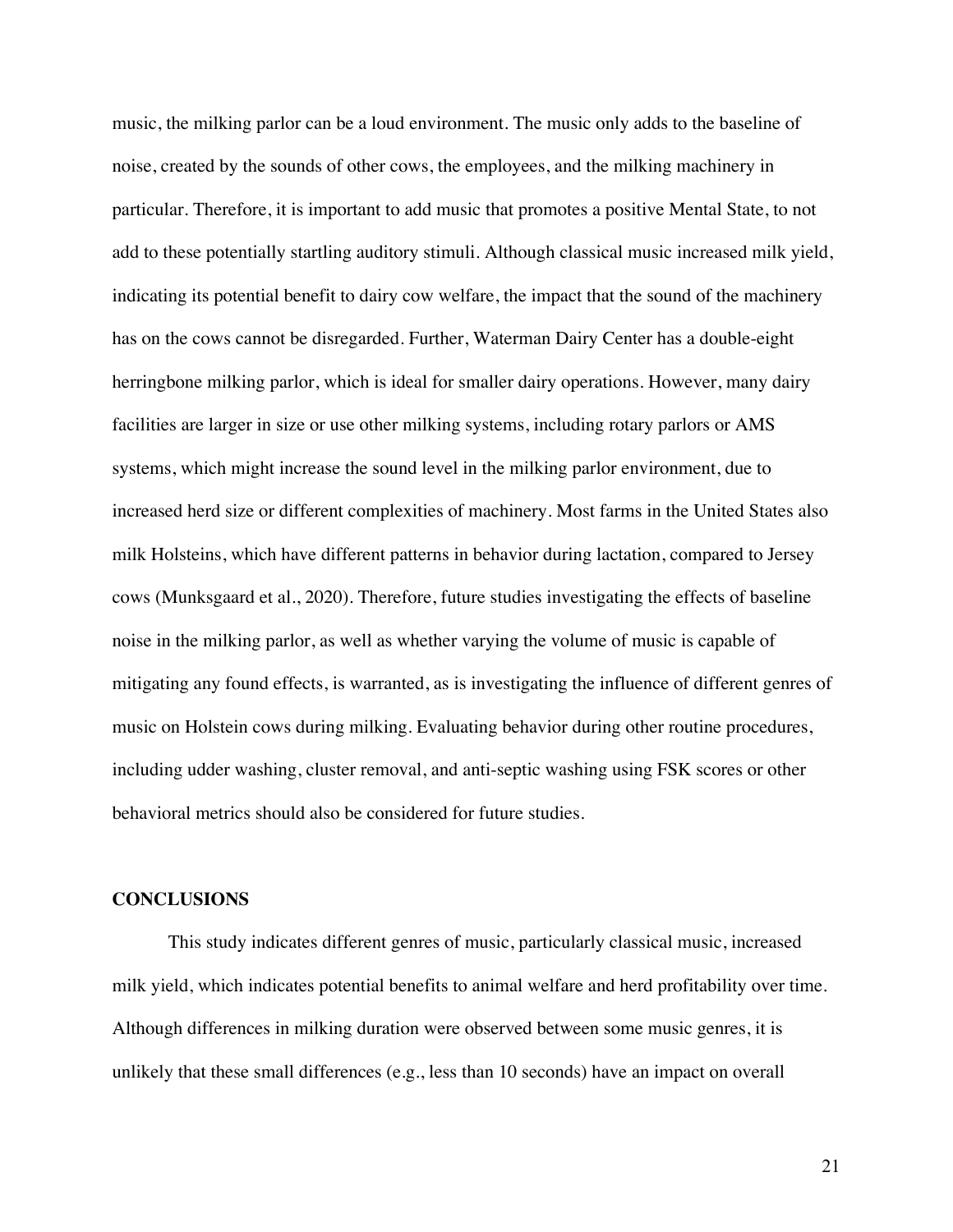milking duration. Future studies could consider using a lactometer to assess milk flow parameters and further evaluate the observed differences in milking duration between music treatment genres. Music did not affect cows' FSK responses during cluster attachment; the total number of FSK responses could be considered during udder washing, cluster attachment, cluster removal, and anti-septic washing or the number of steps cows take during milking in future studies. Future research should also investigate the effects of different genres of music on Holstein cattle during milking, as well as on larger farms and in other environments, such as loose housing.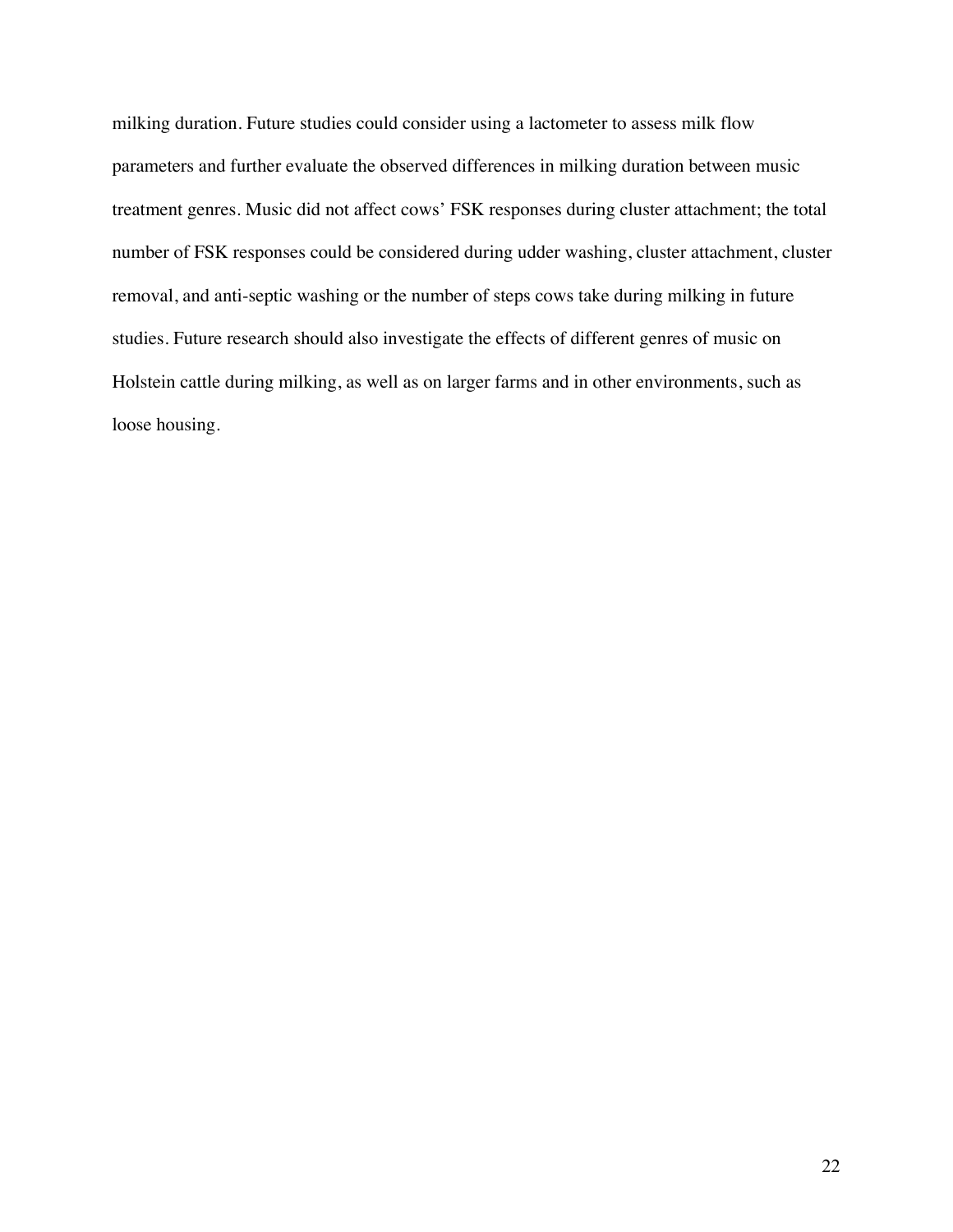### **REFERENCES**

- Besier, J., Lind, O., & Bruckmaier, R. M. 2016. Dynamics of teat-end vacuum during machine milking: types, causes and impacts on teat condition and udder health-a literature review. *Journal of Applied Animal Research* 44(1):263-272.
- Broom, D. M. 1988. The scientific assessment of animal welfare. *Applied Animal Behaviour Science* 20: 5-19.
- Broom, D.M. & Johnson, K.G. (2019). Adaptation, Regulation, Sentience and Brain Control. In: Stress and Animal Welfare. *Animal Welfare*, vol 19. Springer, Cham. Doi: https://doi.org/10.1007/978-3-030-32153-6\_2.
- Reviewed by Bruckmaier, R.M. 2005. Normal and disturbed milk ejection in dairy cows. *Domestic Animal Endocrinology* 29(2): 268-273.
- Creutzinger, K. et al. 2021. Perspectives on the management of surplus diary calves in the United States and Canada. *Frontiers in Veterinary Science* 8, article 661453.
- Donghai, W. et al. 2018. Effects of Latin, rock and African percussion music on protein and energy metabolism in cow. *Meteorological and Environmental Research* 9(2): 87-91.
- Flávia, S. et al. 2017. Effect of auditory enrichment (music) in pregnant sows welfare. *Journal of the Brazilian Association of Agricultural Engineering* 37(2): 215-225.

Grandin, T. 1999. Reducing fear improves milk production. *Hoard's Dairyman:* 684.

- Hemsworth, P.H. et al. 2000. Relationships between human-animal interactions and productivity of commercial dairy cows. *Journal of Animal Science* 78(11): 2821-2831.
- Hemsworth, P.H. et al. 2002. The effects of cognitive behavioral intervention on the attitude and behavior of stockpersons and the behavior and productivity of commercial dairy cows. *Journal of Animal Science* 80: 68-78.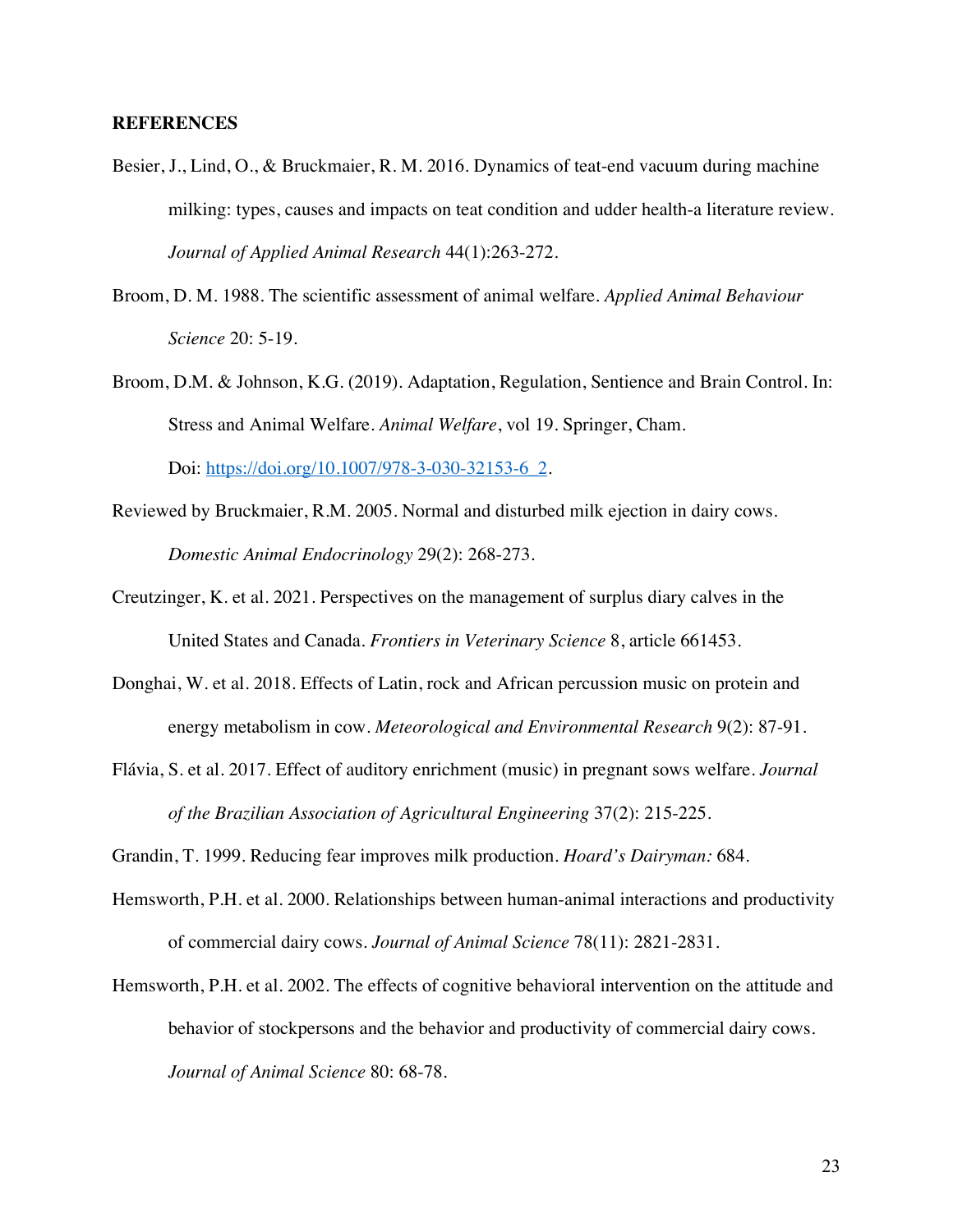- Jorgensen, N.A. & Kleen, E.J. 1968. Milk production. *SDSU Extension Fact Sheets*. 1337. https://openprairie.sdstate.edu/extension\_fact/1337.
- Keeling, L.J., Rushen, J., & Duncan, I.J.H. (2011). Understanding animal welfare. In M.C. Appleby, J.A. Mench, I.A.S. Olsson, B.O. Hughes (Eds.). *Animal Welfare* (No. Ed. 2, pp. 13-26). Wallingford, UK: CABI. Doi: 10.1079/9781845936594.0013.
- Kenison, L. 2016. The effects of classical music on dairy cattle*.* Alfred University Honors Thesis.
- Lemcke, M.C., Ebinghaus, A., & Knierim, U. 2021. Impact of music played in an automatic milking system on cows' milk yield and behavior—A Pilot Study. *Dairy* 2:73-78.
- Mellor, D. J. et al. 2020. The 2020 five domains model: including human-animal interactions in assessments of animal welfare. *Animals* 10(10), 1870.
- Mellor, D.J. & Stafford, K.J. 2001. Integrating practical, regulatory and ethical strategies for enhancing farm animal welfare. *Australian Veterinary Journal* 79 (11): 762-768.
- Munksgaard, L. et al. 2020. Changes to steps, lying, and eating behavior during lactation in Jersey and Holstein cows and the relationship to feed intake, yield, and weight. Journal of Dairy Science 103(5): 4643-4653.
- Rajala-Schultz, P. J. et al. 1999a. Effects of clinical mastitis on milk yield in dairy cows. *Journal of Dairy Science* 82(6):1213-20.
- Rajala-Schultz, P.J., Gröhn, Y.T. & McCulloch, C.E. 1999b. Effects of milk fever, ketosis, and lameness on milk yield in dairy cows. *Journal of Dairy Science* 82(2): 288-294.
- Rousing, T. et al. 2004. Stepping and kicking behaviour during milking in relation to response in human-animal interaction test and clinical health in loose housed dairy cows. *Livestock Production Science* 88:1-8.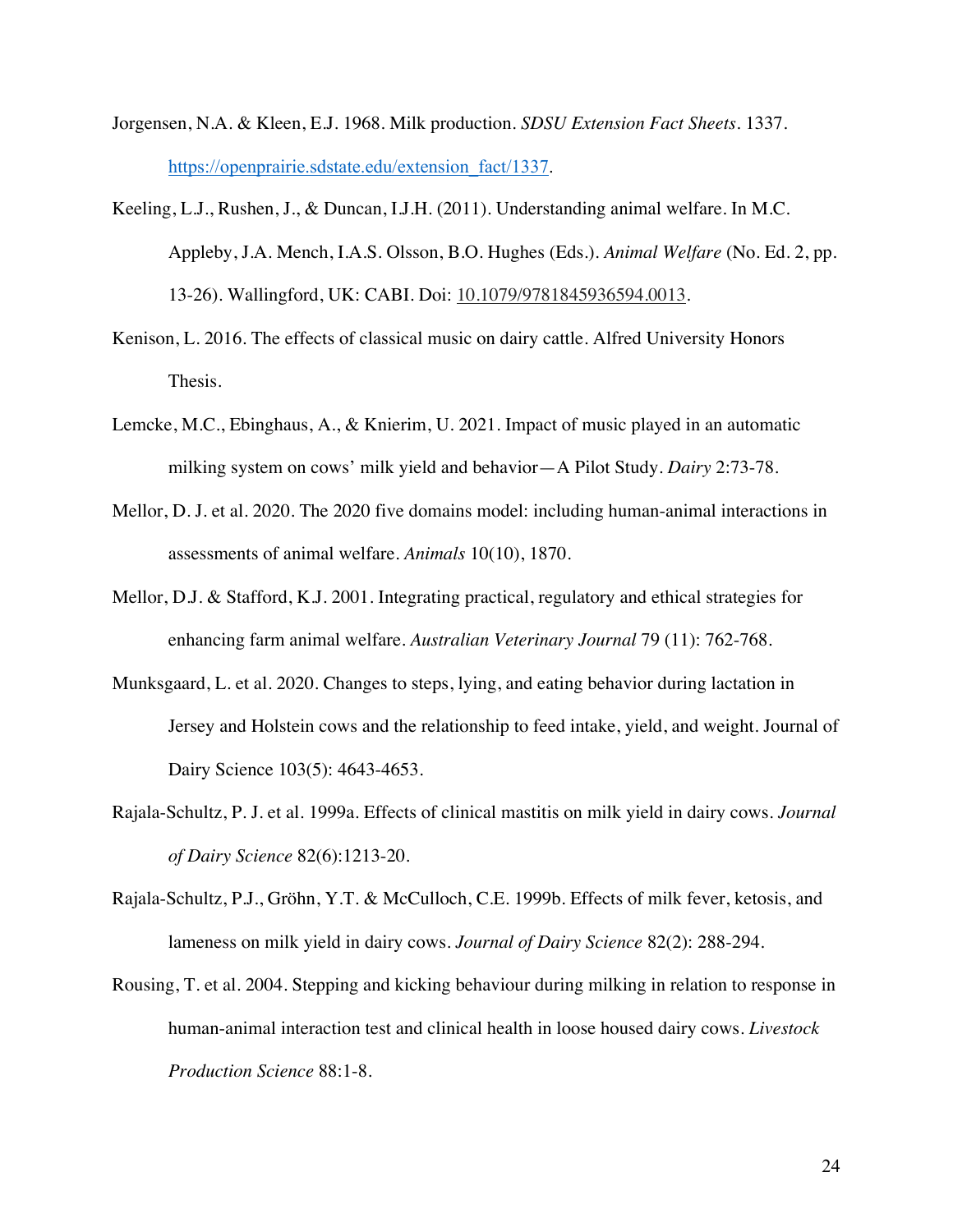- Schuppli, C. A. et al. 2014. Access to pasture for dairy cows: Responses from an online engagement. *Journal of Animal Science* 92: 5185-7725.
- Soffié, M., Thinés, G. & De Marneffe, G. 1976. Relation between milking order and dominance value in a group of dairy cows. *Applied Animal Ethology* 2(3): 271-276.
- Sutherland, M. A., Rogers, A. R., & Verkerk, G. A. 2012. The effect of temperament and responsiveness towards humans on the behavior, physiology, and milk production of multi-parous dairy cows in a familiar and novel milking environment. *Physiology & Behavior* 107 (3): 329-337.
- Ventura, B. A. et al. 2013. Views on contentious practices in dairy farming: the case of early cow-calf separation. *Journal of Dairy Science* 96 (9): 6105-6116.
- von Keyserlingk, M.A.G. et al. 2013. Invited review: Sustainability of the US dairy industry. *Journal of Dairy Science* 96(9): 5405-5425.
- Willis, G. L. 1983. A possible relationship between the flinch, step and kick response and milk yield in lactating cows. *Applied Animal Ethology* 10: 287-290.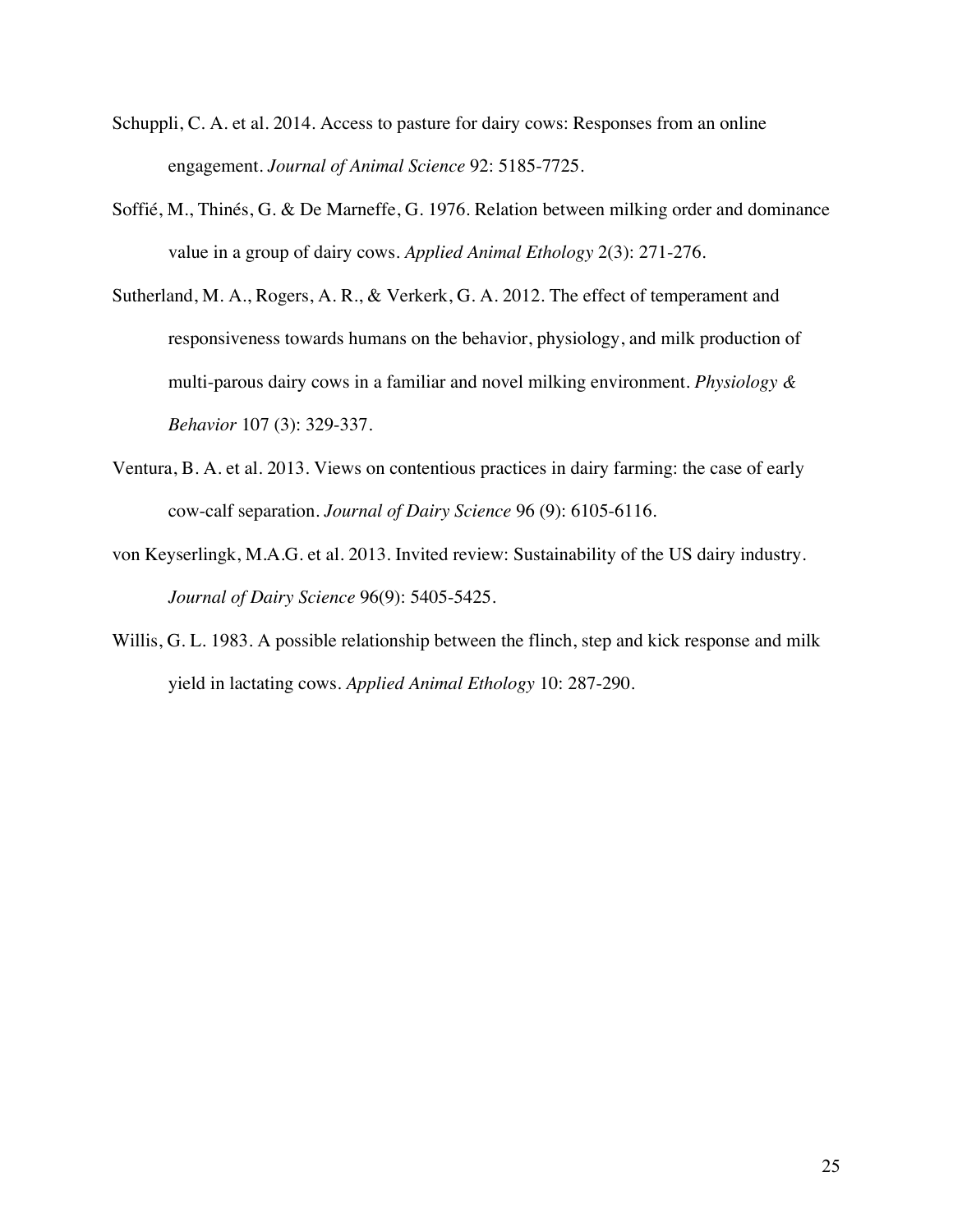

**Figure 1**. Effect of different music genres played during milking on milk yield (kg); treatments in parentheses indicate the referent genre for each comparison

**Treatment Comparisons**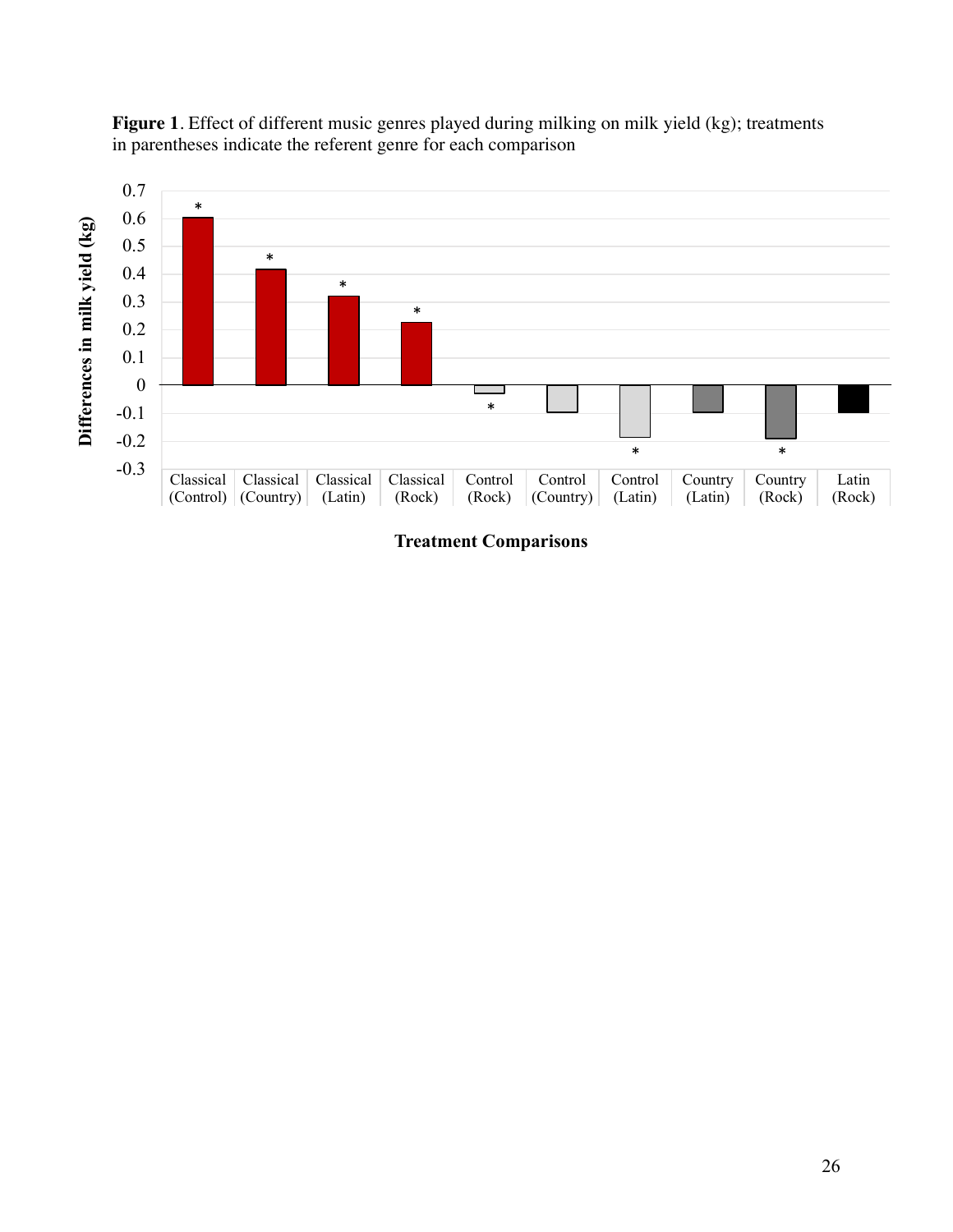| Replicate      | Day 1     | Day 2   | Day 3   | Day 4     | Day $5$   |
|----------------|-----------|---------|---------|-----------|-----------|
|                | Country   | Latin   | Control | Classical | Rock      |
| $\overline{2}$ | Classical | Latin   | Country | Rock      | Control   |
| 3              | Rock      | Country | Latin   | Classical | Control   |
| $\overline{4}$ | Latin     | Control | Rock    | Country   | Classical |

**Table 1.** The different genres of music or the control that cows were exposed to in the current experiment over four 5-day periods, whereby one genre of music was played during each milking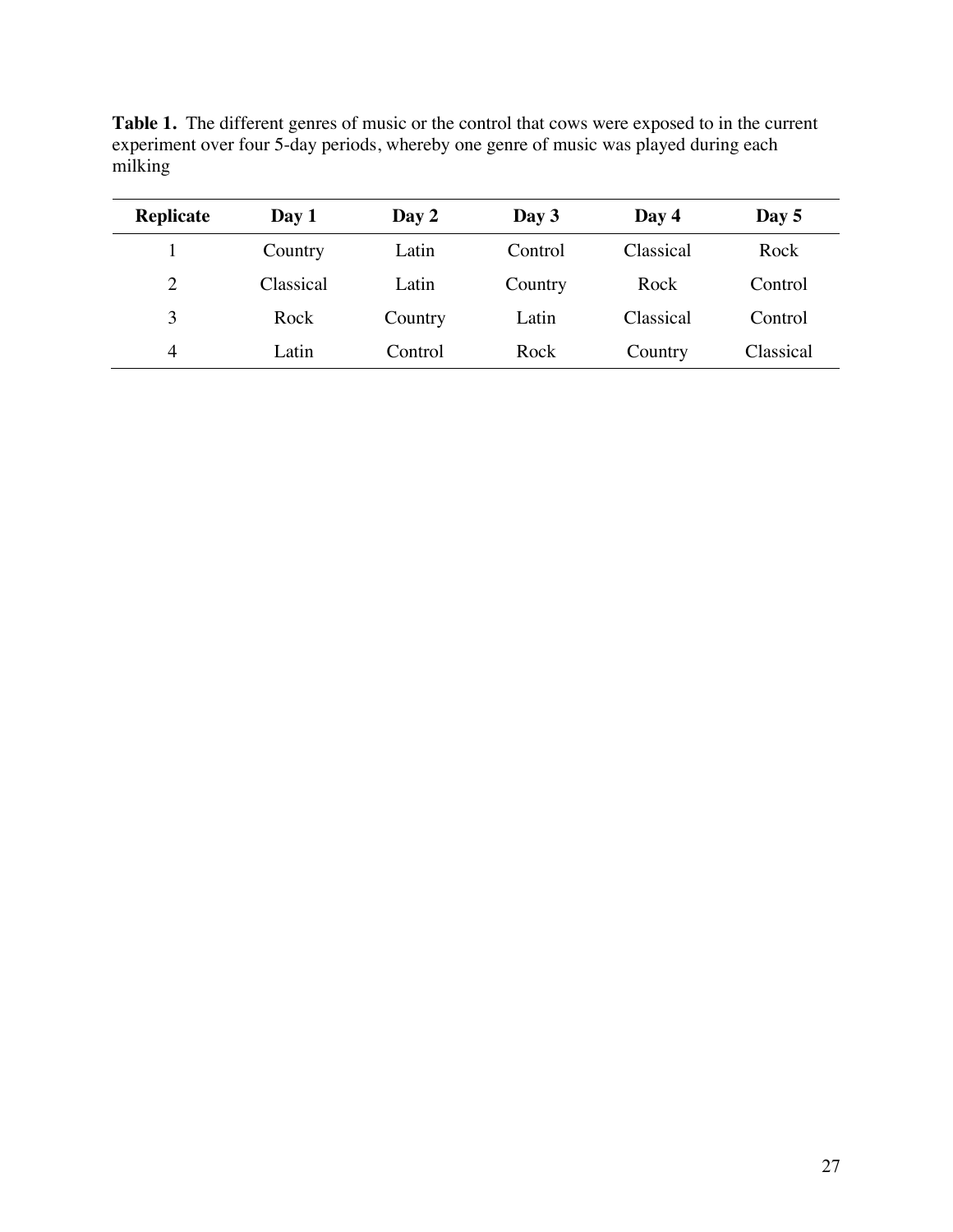**Table 2.** Description of the flinch, kick, and step **(FSK)** behavioral responses assessed during milking on lactating dairy cows

|   | <b>Score Score Description*</b>                                                   |
|---|-----------------------------------------------------------------------------------|
|   | No hind foot movement, cow may flinch, shiver, or not react at all                |
| 2 | Cow may step or shuffle the hind legs; the hind leg is lifted $\leq 20$ cm        |
|   | The cow may step or kick forward with the hind legs; the hind leg is lifted >20cm |
| 4 | The cow uses a hind leg to kick backwards                                         |

\* Scoring system adapted from Sutherland et al. (2012)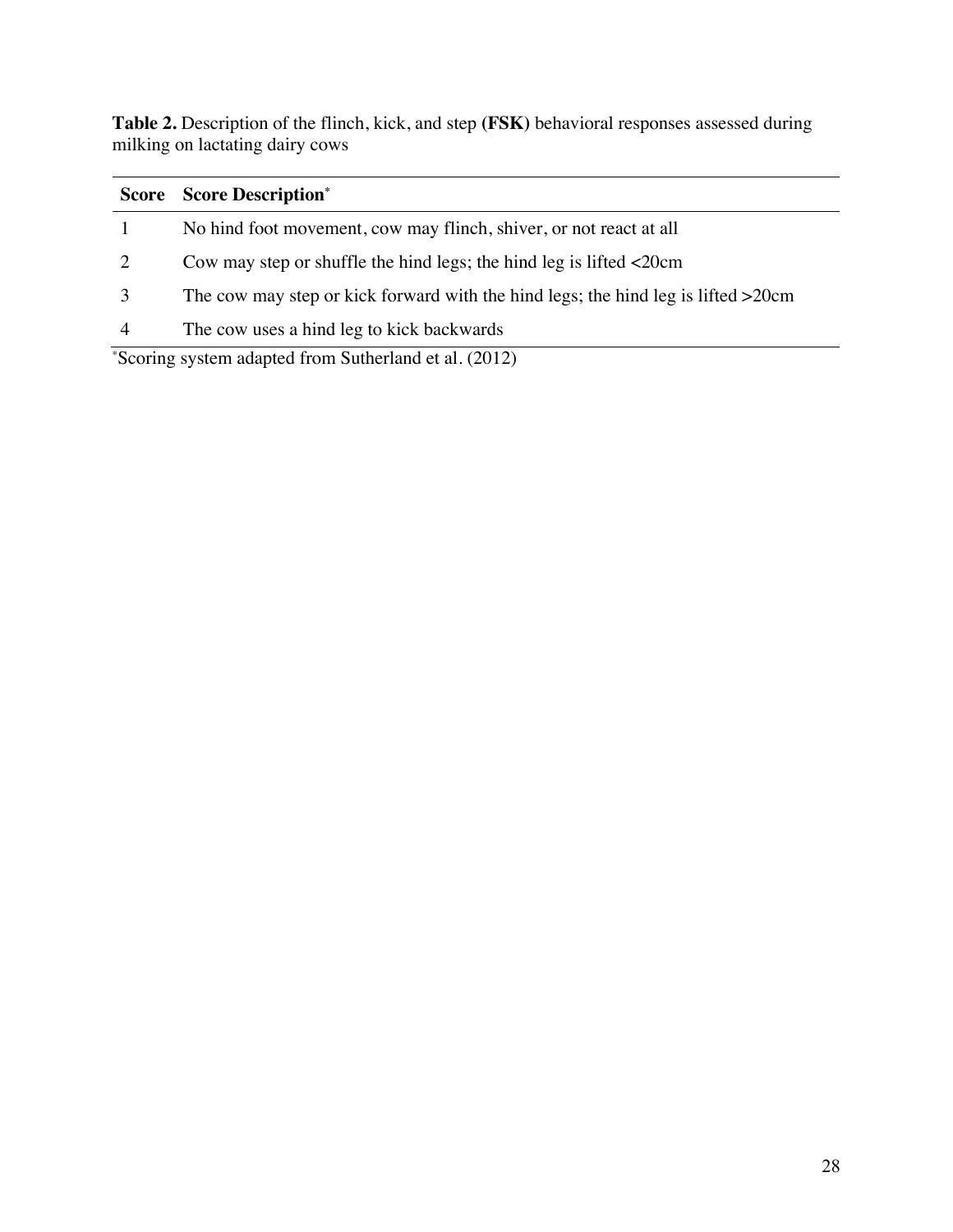| <b>Treatment</b> | <b>Referent</b> | <b>Duration (sec)</b> | <b>SEM</b> | $P$ -value |
|------------------|-----------------|-----------------------|------------|------------|
| Classical        | Control         | 9.6                   | 2.8        | 0.0007     |
| Classical        | Country         | 2.4                   | 2.8        | 0.34       |
| Classical        | Latin           | 6.0                   | 2.8        | 0.034      |
| Classical        | Rock            | 2.4                   | 2.8        | 0.37       |
| Control          | Country         | $-6.6$                | 2.7        | 0.02       |
| Control          | Latin           | $-3.6$                | 2.7        | 0.21       |
| Control          | Rock            | $-6.6$                | 2.7        | 0.01       |
| Country          | Latin           | 3.0                   | 2.7        | 0.24       |
| Country          | Rock            | 0.00                  | 2.8        | 0.95       |
| Latin            | Rock            | $-3.6$                | 2.8        | 0.22       |

**Table 3.** Effect of music genres played during milking on milking duration (seconds); milking duration is expressed as differences of least squares means ± SEM between the music treatment and referent genres